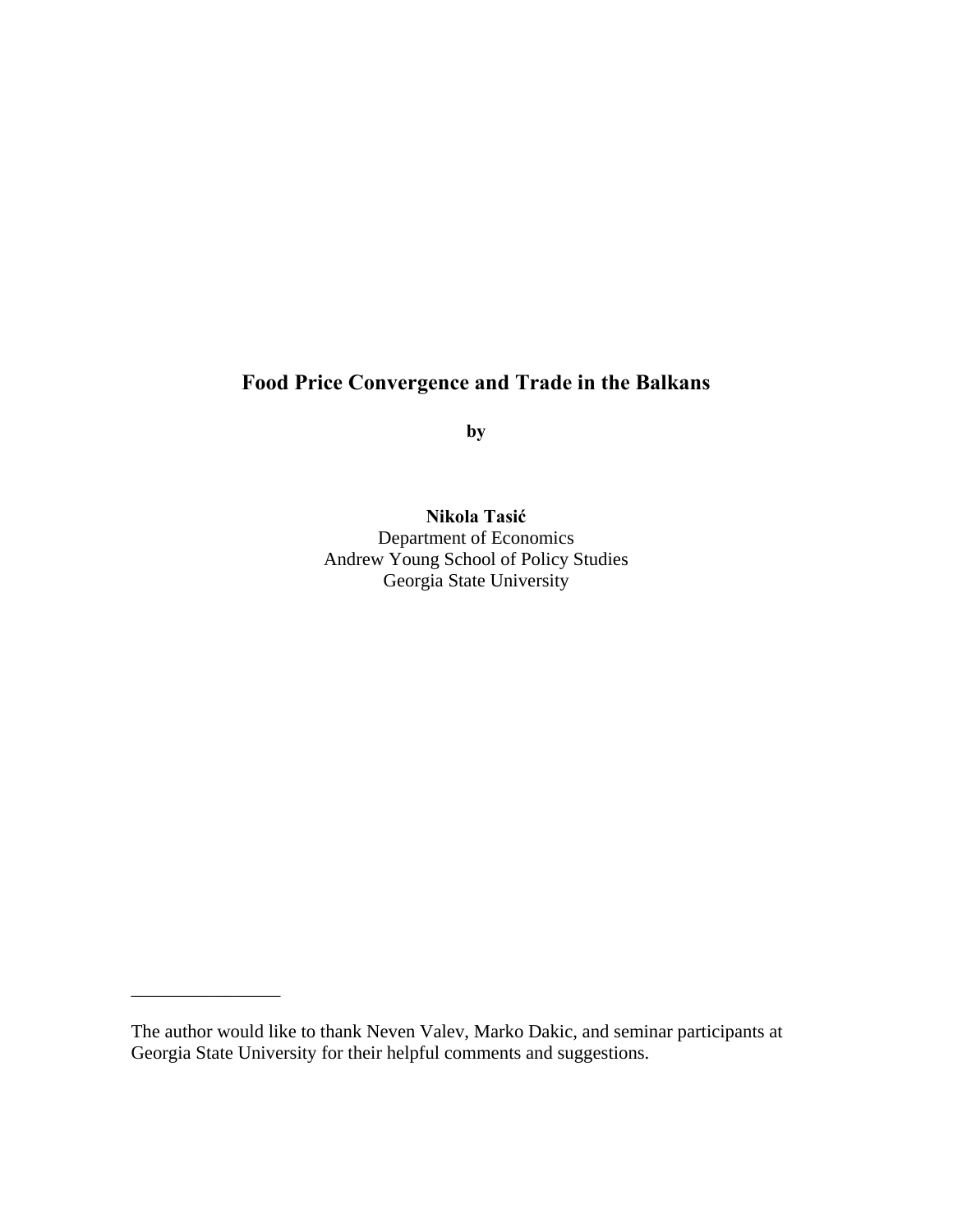#### **1. Introduction**

Early theoretical economists who initiated work on purchasing power parity (PPP) believed that "once converted to a common currency, national price levels should be equal" (Rogoff, 1996). Today it is evident that such proposition does not hold for a broad range of goods. During the past few decades, investigation on why this proposition does not hold became an important topic in the theoretical and empirical macroeconomic literature. The literature developed tests that predict whether the prices will converge in the future, and if they do, how fast the convergence occurs. The literature also provides explanations for the different rate of convergence to the same price level that countries experience. The major explanations for slow convergence are summarized by Rogoff (1996), Caves, Frenkel and Jones (1990), Krugman and Obstfeld (1991), and Engel (1992). The most obvious reason for slow convergence is the presence of trade barriers, including transportation costs, tariffs, and non-tariff barriers (such as language or cultural differences). In addition, different preferences of the consumers across countries and the presence of non-traded goods in consumer price indices that are being examined may also cause slow convergence of prices.

The literature has given special attention to price convergence within the members of the European Monetary Union, as the adoption of the Euro provides a natural experiment for testing whether the prices converge faster under the single currency. However, there is still no work that focuses on price convergence in the Balkans. Yet, it is important to examine how prices move across the region for several reasons. First, if the prices move identically, this is an indication that the region has nearly exhausted its trade potentials. This follows from the fact that the law of one price is enforced through arbitrage. Second, if the prices do not move identically and converge at a slow rate, one could examine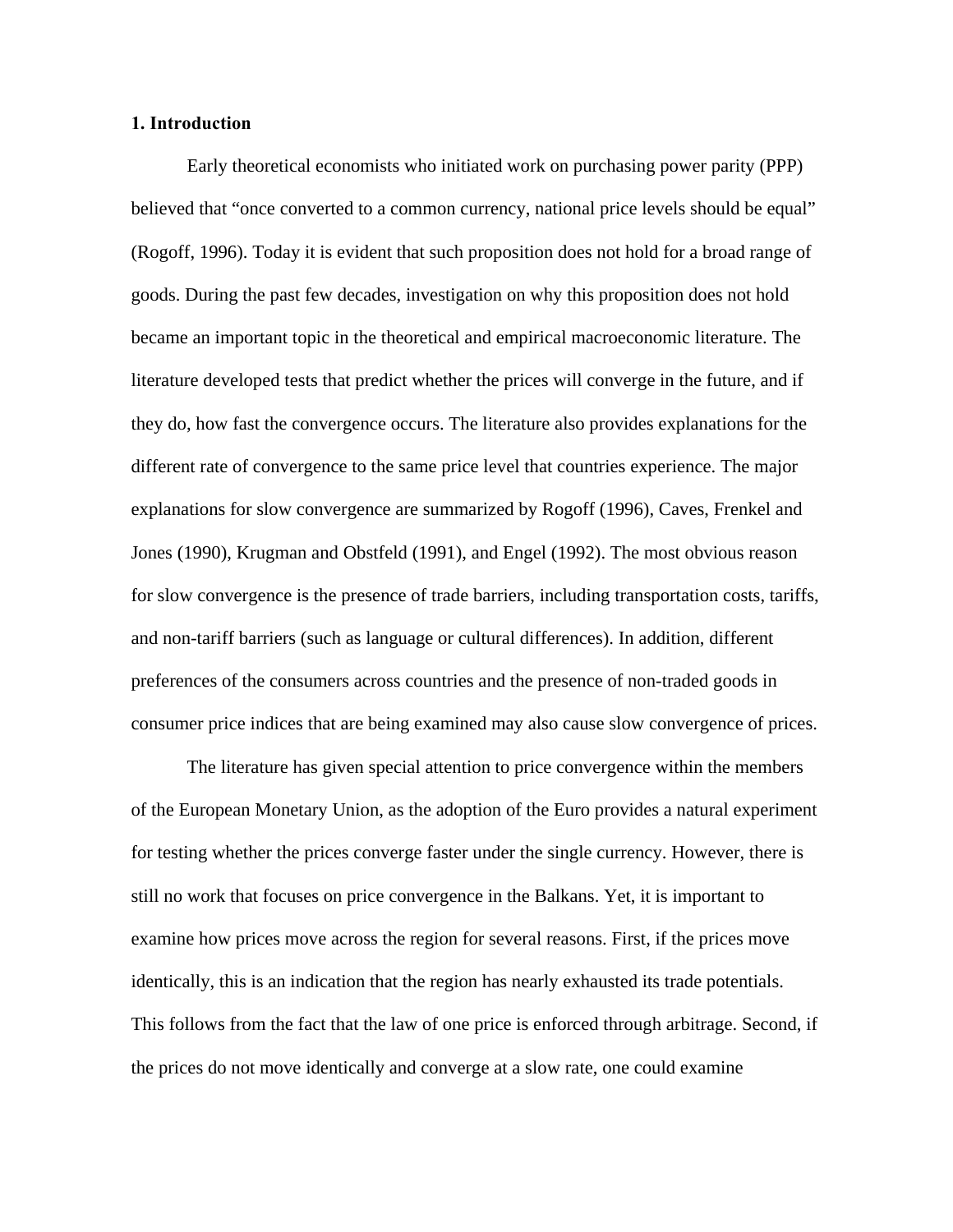hypotheses on why that is the case. This evidence can be used to better understand the widely held notion that these countries vastly underutilize their trade potential, a notion that is so far based mainly on anecdotal evidence.<sup>1</sup>

As food consumed in the region is highly homogeneous, we chose to investigate the movements of food prices in order to measure convergence. The homogeneity of food in the region applies to raw food as well as to processed products, i.e. dishes prepared for home consumption. Raw food is expected to be homogeneous almost everywhere, but its composition in the final product will rarely be as identical in any other region of the world as it is in the Balkans. This is the result of the population having identical preferences for food developed over centuries of living together under same socio economic conditions.

The analysis considers only price indices and it measures only relative PPP convergence, which "requires only that the rate of growth in the exchange rate offset the differential between the rate of growth in home and foreign price indices" (Rogoff, 1996). This measure allows for a wedge between price levels across countries in the base year. Such a wedge can be explained by various factors that influence absolute prices. Different tax rates or different labor costs in food retailing and agriculture are just some of the factors that can create differences in absolute prices.

Considering food as a highly tradable good, along with population preferences described above, one would expect price indices of food to move identically across the region. When all factors such as exchange rate differences, differential VAT or sales tax rates, and tariffs are accounted for, food prices should move identically across the region if relative PPP holds. Any difference in the movement of the food prices in the neighboring countries would open profit opportunities, and arbitrage will work to balance out the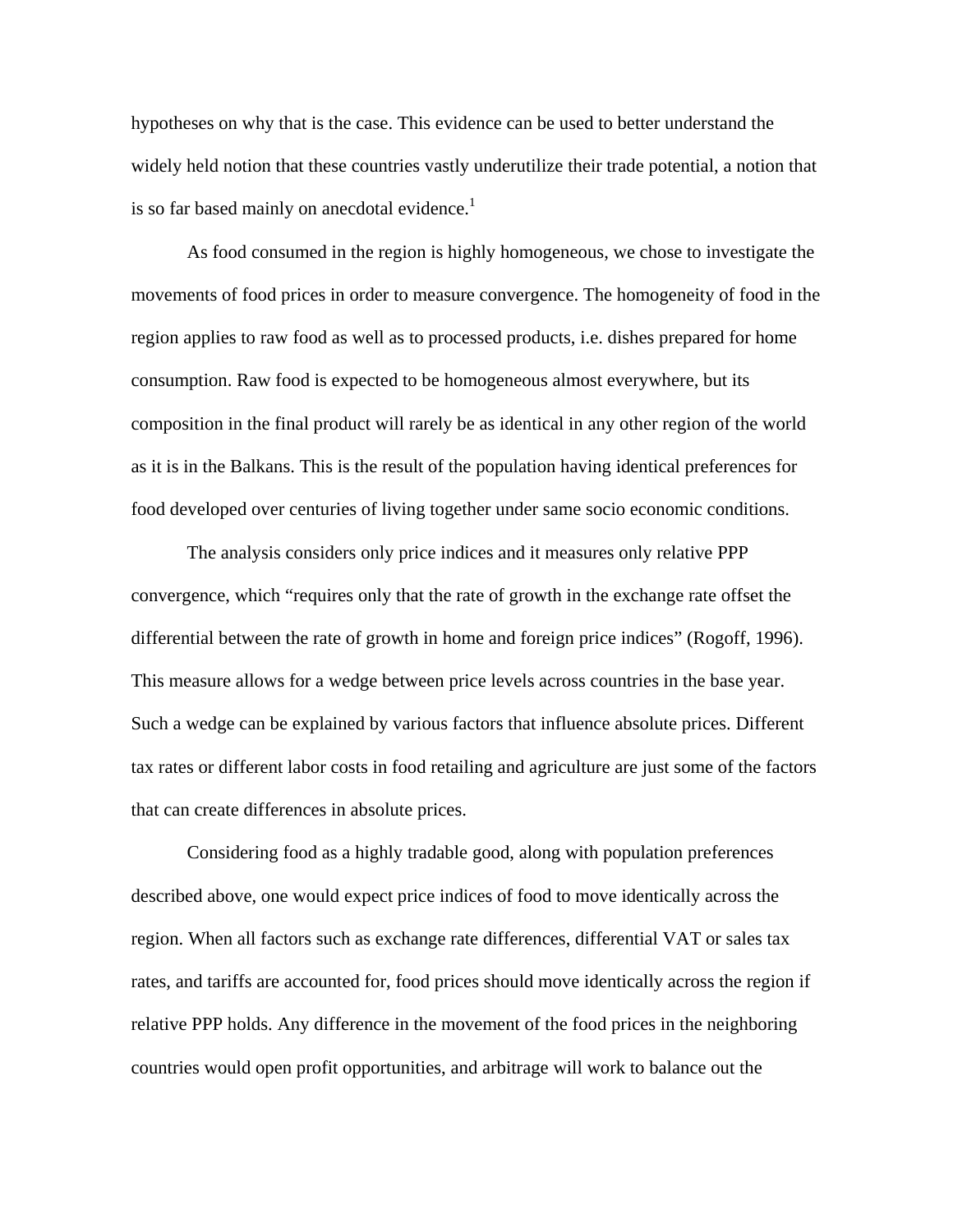differences. Therefore, perfect convergence of food prices will provide evidence of arbitrage enforcing the law of one price. Conversely, less than perfect convergence will provide evidence of potential arbitrage and trading opportunities that are not yet realized.

Our results show evidence of slow convergence in food price indices, implying that the law of one price does not hold. We evaluate the evidence of slow convergence in the light of the standard explanations suggested by the literature. In addition to the common treatment applied in the literature, we investigate whether prices in countries that are culturally similar converge faster. After considering alternative explanations for slow convergence in the food prices, we are able to conclude that the main reason for such occurrence are non-tariff barriers. Before we proceed with presenting our detailed results and offer explanation for our findings, we first present the data in following section. The econometric model is presented in Section 3. Results are presented in Section 4, and Section 5 concludes. A detailed econometric approach and summary trade statistics of the region are left for the appendix.

#### **2. Data**

The analysis focuses on the following countries: Albania, Bulgaria, Croatia, Greece, Hungary, FYR Macedonia, Romania, Serbia and Montenegro, Slovenia, and Turkey. It was desirable to include Bosnia and Herzegovina, but the unavailability of data made it nearly impossible. Monthly data on food inflation for all countries are obtained from the United Nations' *Monthly Bulletin of Statistics*. For Slovenia, the data cover only urban areas, and for Turkey the data include prices of tobacco products. Although the UN reports data for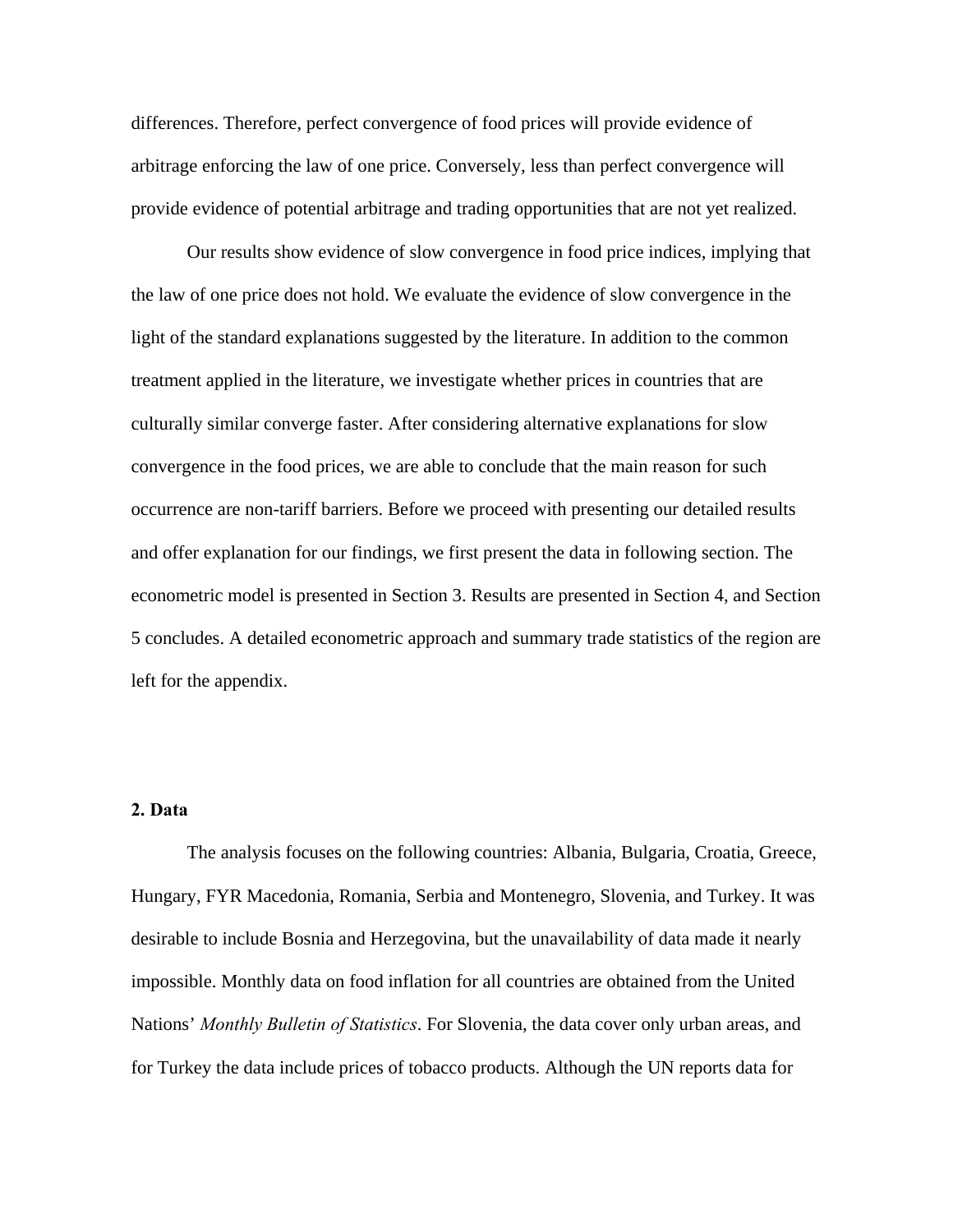Serbia and Montenegro, these data essentially cover Serbia only, which may cause some measurement error. However, as Montenegro accounts for only about 7% of the population of country, no serious errors are expected. The data on exchange rates were obtained from the International Monetary Fund's *International Financial Statistics* for all countries except for Serbia and Montenegro where the data come from the National Bank of Serbia.<sup>2, 3</sup>

The first step in our analysis is to adjust the inflation rate for changes in the exchange rate. By doing that, we essentially measure how much prices have risen (or fallen) relative to a benchmark currency. We chose to investigate inflation movements relative to the United States Dollar (USD), although using the Euro was more appealing. However, as the Euro is widely used for transactions in these countries there may be instances where the exchange-rate-adjusted inflation arises purely from movements of the Euro. Therefore, to measure the purchasing power of the domestic currency we look at the difference of how much the USD can buy in the current period relative to how much the USD could buy in the previous period.

The variable of interest then becomes:

(1) 
$$
q_{i,t} = p_{i,t} - \xi_{i,t}
$$

where:

- $q_{i,t}$  inflation rate from previous the period net of currency depreciation;
- $p_{i,t}$  inflation rate from previous the period in nominal terms;
- $\xi_{i,t}$  depreciation rate of the domestic currency against the USD from the previous period.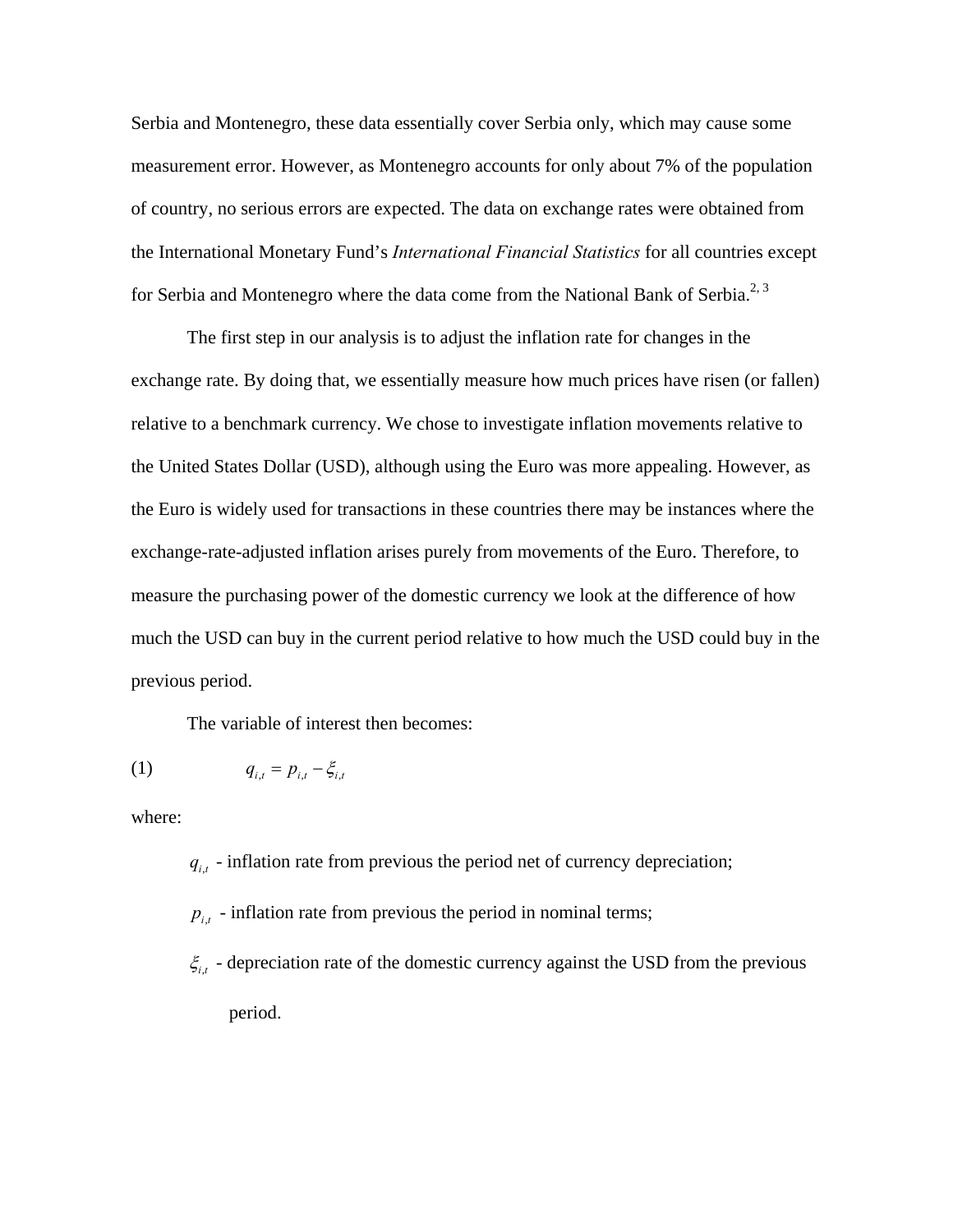Figure 1 presents the deviations of inflation from the cross-sectional mean for selected countries for the sample period. The maximum and minimum deviations from cross sectional mean for each year and their differentials are presented in Table 1.

Figure 1 about here (title: *Deviation from the Cross Sectional Mean for Selected Countries)*

Table 1 about here (title: *Deviations from the Mean*)

#### **3. Econometric Model**

This section presents the model we employ to tests whether inflation indices in the sample countries follow a unit-root process, i.e. whether the inflation indices contain a stochastic trend, causing them to diverge from one another. The alternative to this hypothesis is that the indices converge after a certain period. Given the low power of the univariate unit root tests (i.e. their inability to reject the unit-root when it is false) the literature suggests using panel unit root tests developed by Im, Pesaran, and Shin (1997), denoted IPS test, and Levin and Lin (1993), denoted LL test. Their exact procedure is left for the appendix. Both tests are based on the following estimation equation suggested by Hsiao (2004):

(2) 
$$
\Delta q_{i,t} = \alpha_i + \theta_t + \beta_i q_{i,t-1} + \sum_{j=1}^{k_i} \gamma_{i,j} \Delta q_{i,t-j} + \varepsilon_{i,t}
$$

where  $q_{i,t}$  is defined by equation (1). The country specific variation is captured by  $\alpha_i$ , while  $\theta_t$  captures time specific variation. The error term  $\varepsilon_{i,t}$  is assumed to be normally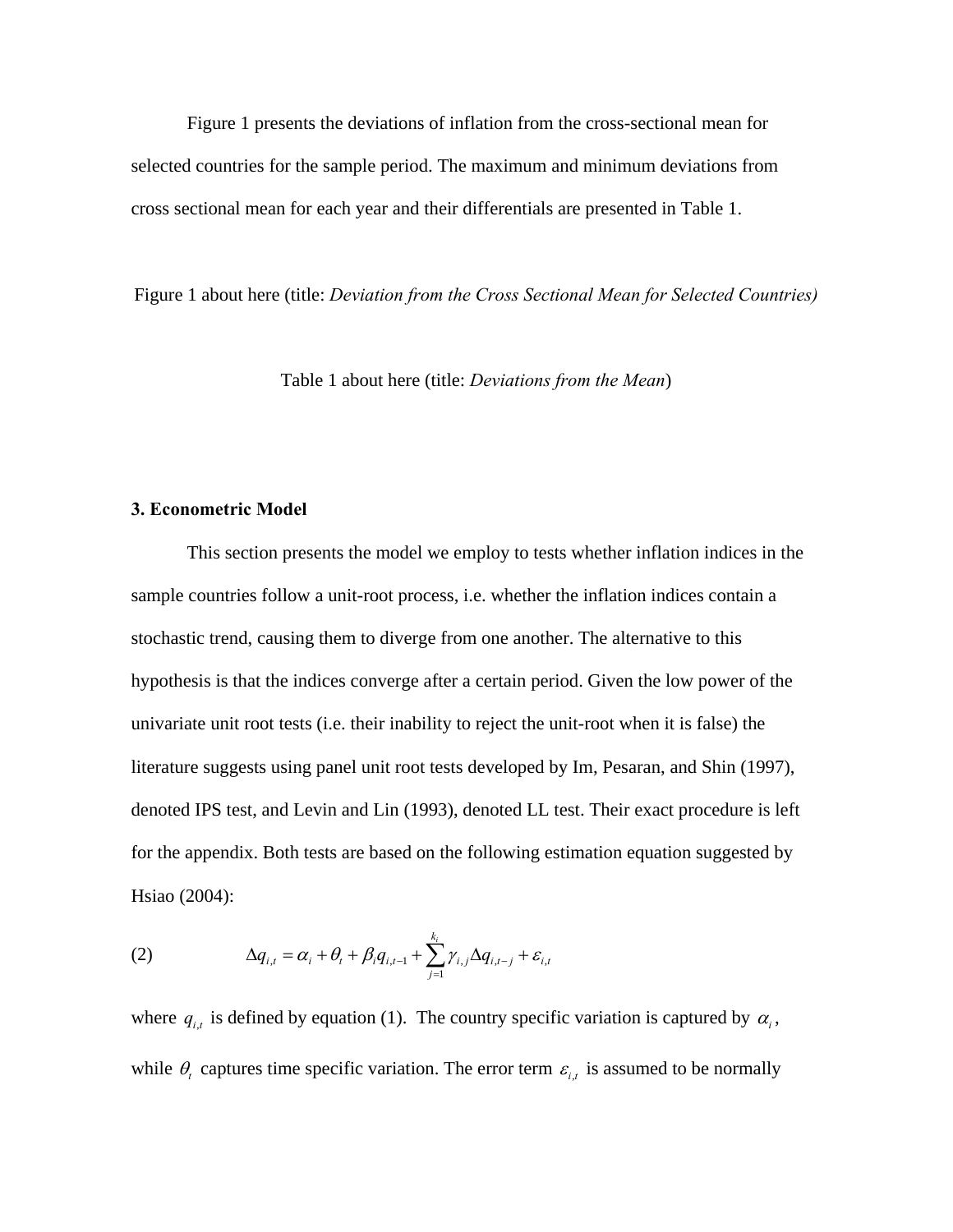distributed with mean 0 and variance  $\sigma_{i,t}^2$ . The term  $\gamma_{i,j} \Delta q_{i,t-j}$  measures the impact of changes in *q* from *j* periods ago on the change in *q* in this period. Both tests constrain

$$
\sum_{j=1}^{k_i} \gamma_{i,j} = \beta_i + 1.
$$

The null hypothesis is the same for both tests:

$$
H_0: \beta_i = 0 \,\,\forall \, i
$$

If the null hypothesis is true, there is evidence that there is no convergence in the panel. If  $\beta_i$  is zero, it follows that the changes in the inflation rate in the current period will depend on the country specific rate of change  $\alpha_i$ , the time effect  $\theta_t$ , and the weighted average of  $k_i$ previous changes in the inflation rate.<sup>4</sup> In addition, there is a Gaussian shock that comes from the error term that is distributed as  $N(0, \sigma_{i,t}^2)$ . Consequently,  $\Delta q$  in this period depends only on the previous  $\Delta q$  and the random shock. Since all previous  $\Delta q$  also depend on the same variables, they follow a random walk as well. Thus, if  $\beta$  is 0, this means that all changes in inflation will follow a random walk and the panel will not converge as price indices in the various countries follow their own random walk.

The alternative hypothesis is different for the two tests:

LL: 
$$
H_A
$$
:  $\beta_i = \beta < 0$ 

\nIPS:  $H_A$ :  $\beta_i < 0$  for some  $i$ .

The alternative hypotheses differ because the IPS test allows for differences in the coefficient estimates across countries. The IPS test then calculates the panel estimate as a cross-sectional average. The LL test, however, allows for an overall panel estimate of the coefficients. The IPS has one unique feature, which makes it less preferred to the LL test.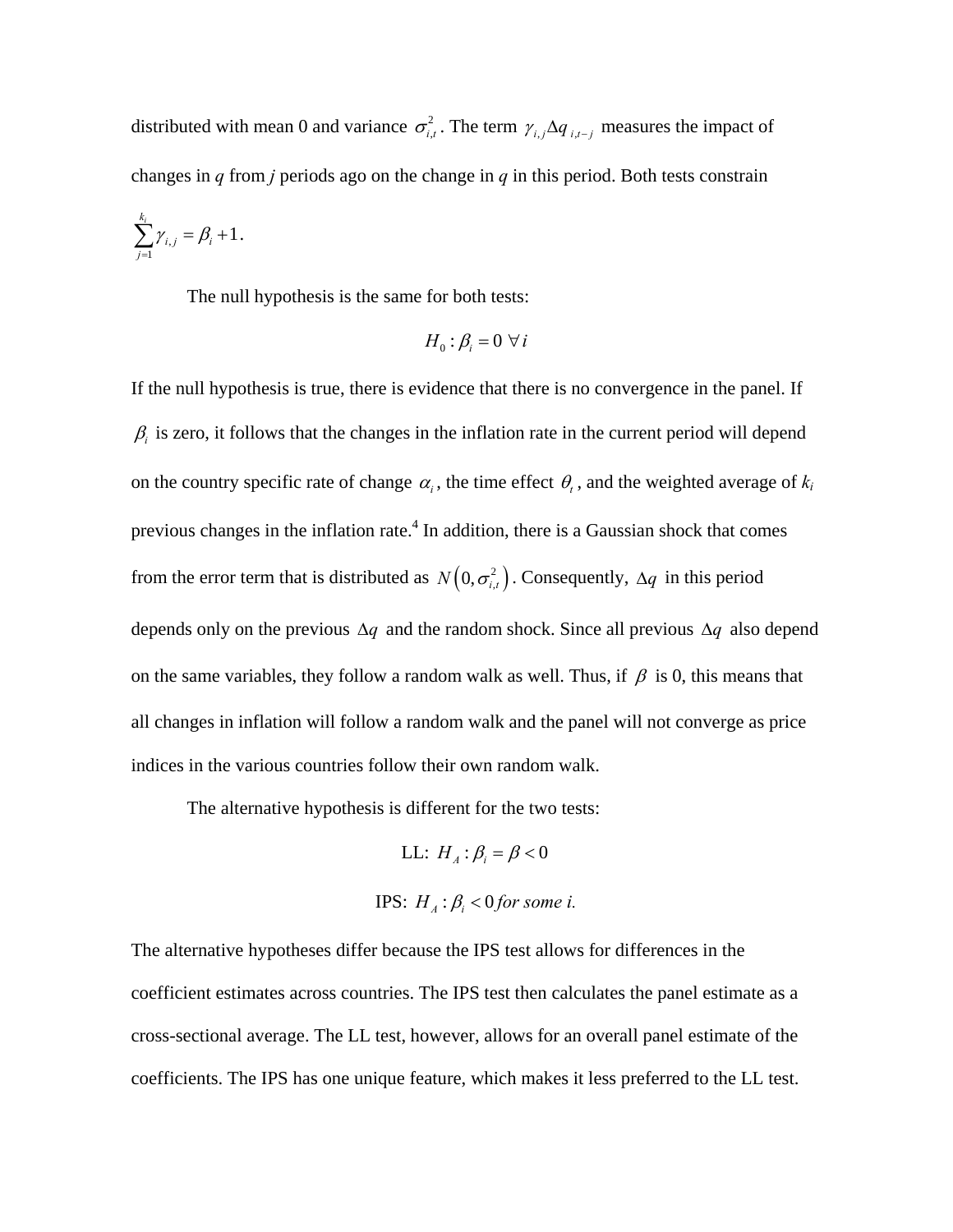Namely, the IPS test requires that only one country needs to converge in order for the entire panel to converge. That is, if all but one  $\beta_i$  are zero and only one  $\beta_i$  is less than zero, the

average of all  $\beta$ <sub>*i*</sub> computed as 1  $1/\sqrt{2}$  $\bigwedge_{i=1}^{\infty} \beta_i$  will be less than zero.

The variable of interest from both tests is  $\rho$ , which is defined as:

(3) 
$$
\rho_i \equiv \sum_{j=1}^{k_i} \gamma_{i,j} \equiv \beta_i + 1
$$

The half life of a shock, which measures the speed of convergence if convergence exists, is computed as  $\ln \left( \frac{1}{2} \right) / \ln (\rho_i)$  $\left(\frac{1}{2}\right)/\ln(\rho_i)$ . The computation of the adjusted  $\rho$  is left for the appendix. The estimates of the adjusted  $\rho$  and adjusted half-life are reported along with other results in the following section, although they may not be significant. Namely, the estimates of the adjusted  $\rho$  are computed for a large number of cross sections (ideally as  $N \rightarrow \infty$ ), and adjusting the estimated  $\rho$  turns out not to be beneficial given the cross section of only 10 countries.

#### **4. Results**

Table 2 presents the results obtained from the procedure outlined in Section 3 employing parametric bootstrap to determine the statistical significance of the coefficients, as explained in the appendix.

Table 2 about here (title: *Panel Unit Root Test Results*)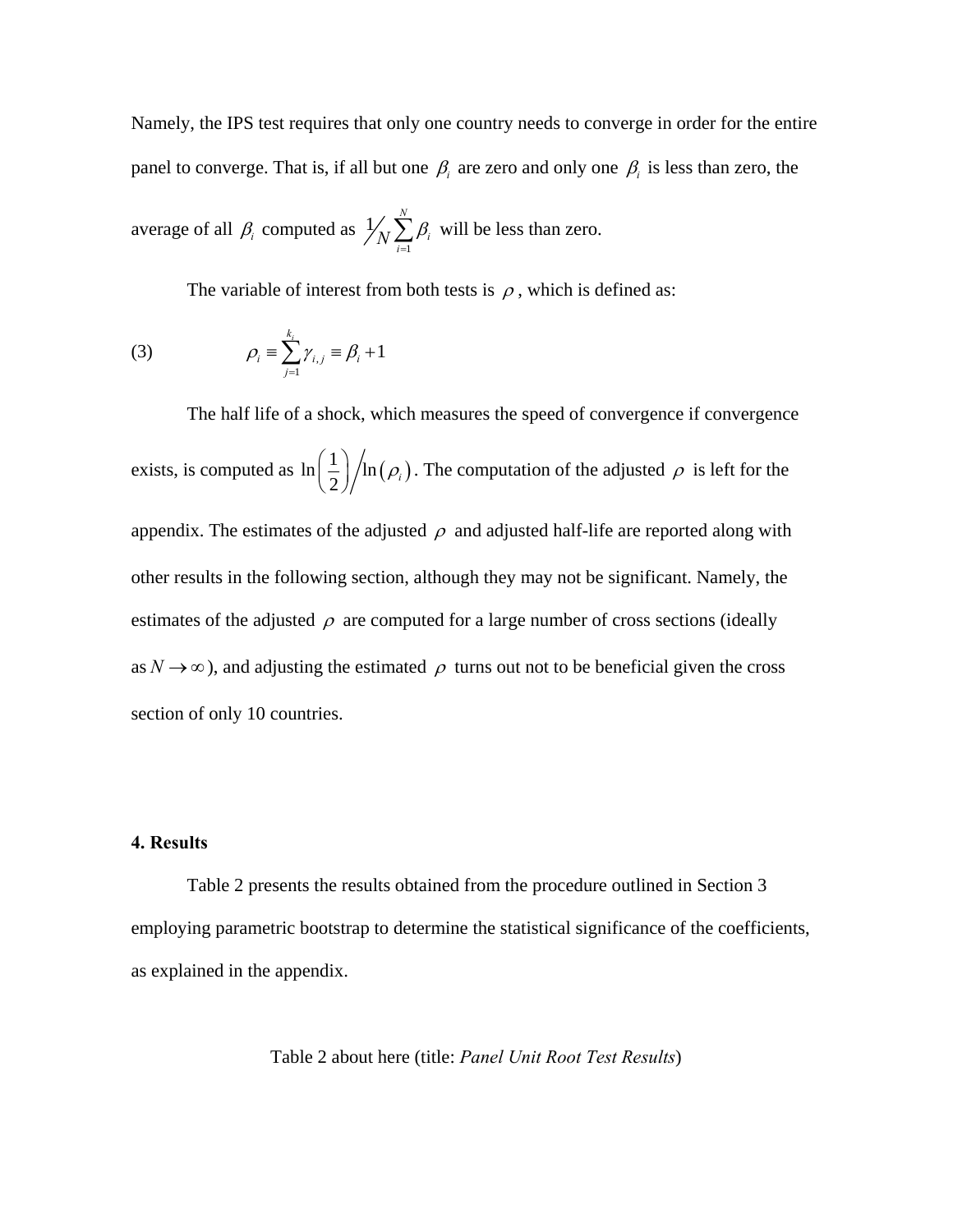The negative and significant values of the  $\beta$  coefficients under both tests suggest that the countries should converge in the long run. However, the resulting estimates of the half-life of a shock are high under both tests. This presents evidence of slow convergence. Although the LL test may overestimate the half-life of a shock compared to the estimate from the IPS test, we base our arguments mainly on the results from the LL test. Namely, the *p-*values of each test in Table 2 show that the LL test is significant at nearly 0%, while the IPS test is significant only at 6.26%. In addition, we prefer using the LL test as it provides a panel estimate of  $\beta$ , while the IPS test provides only country specific estimates of  $\beta$ <sub>*i*</sub> and computes a panel estimate as the average over all countries. As noted in the previous section, under the IPS test it is sufficient for only one  $\beta$ <sub>*i*</sub> to be negative for the entire panel to converge. Underestimated half-life of a shock may therefore result from only a portion of the countries converging faster. From Table 2 under LL test we see that it takes approximately nine and a half months for a shock in price index movement in any country to diminish to half of its original magnitude. Next, we examine different theoretical and empirical approaches proposed by the literature in an attempt to explain the less than perfect adjustment of price indices.

#### *Distance*

Papell and Theodoridis (2001) find that the "distance between the countries ... [is] the most important determinant" of how fast PPP convergence occurs. In the study they use the distance as a proxy for the transportation cost. If countries are far from each other, transportation costs will be high. This would in turn cause lower exchange of goods, and prices would adjust less than perfectly. However, for the many of the countries considered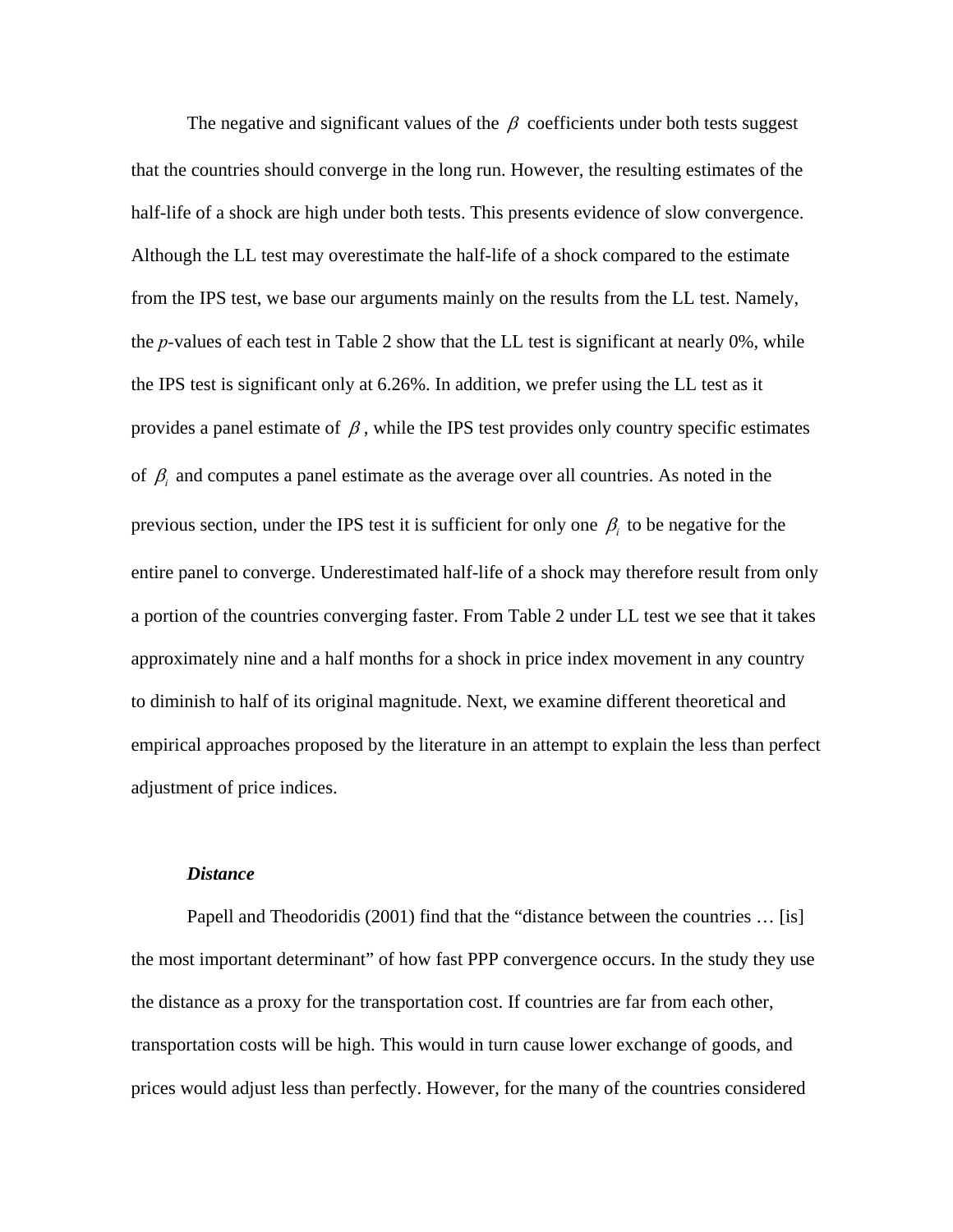in this paper, the transportation costs are identical if the trade occurs within or across borders. These are all small countries and the distance to the border is never too great. In addition, some regions are closer to places that grow or distribute food in the neighboring country than to comparable places in their own country. Therefore, distance is not expected to have an impact on the speed of convergence. To verify this, for each country we performed tests repeating the exact procedure from Section 3 but including only neighboring countries. As the results were not changed significantly, we chose not to report them, noting only that the consideration of distance did not increase speed of convergence considerably.

#### *Nontraded Goods*

When studying PPP convergence it is of crucial importance to consider whether a significant portion of the price index is made up of the prices of goods that cannot be traded. Using data from US cities Cecchetti et. al. (2002) find that the portion of nontraded goods in the set is inversely related to price convergence, i.e. the higher the portion of nontraded goods in the set, the slower the convergence is. However, the impact of nontraded goods is important only when studying much broader sets of goods. In our case, food items as most other commodities are highly tradable.<sup>5</sup> Therefore, such considerations cannot have major implications for the price index considered here. The high tradability of food is the main reason why the prices of food converge faster than the prices of other goods in many countries. For example, Chaudhuri and Sheen (2004) found that food prices converge faster than the prices of other goods in Australia.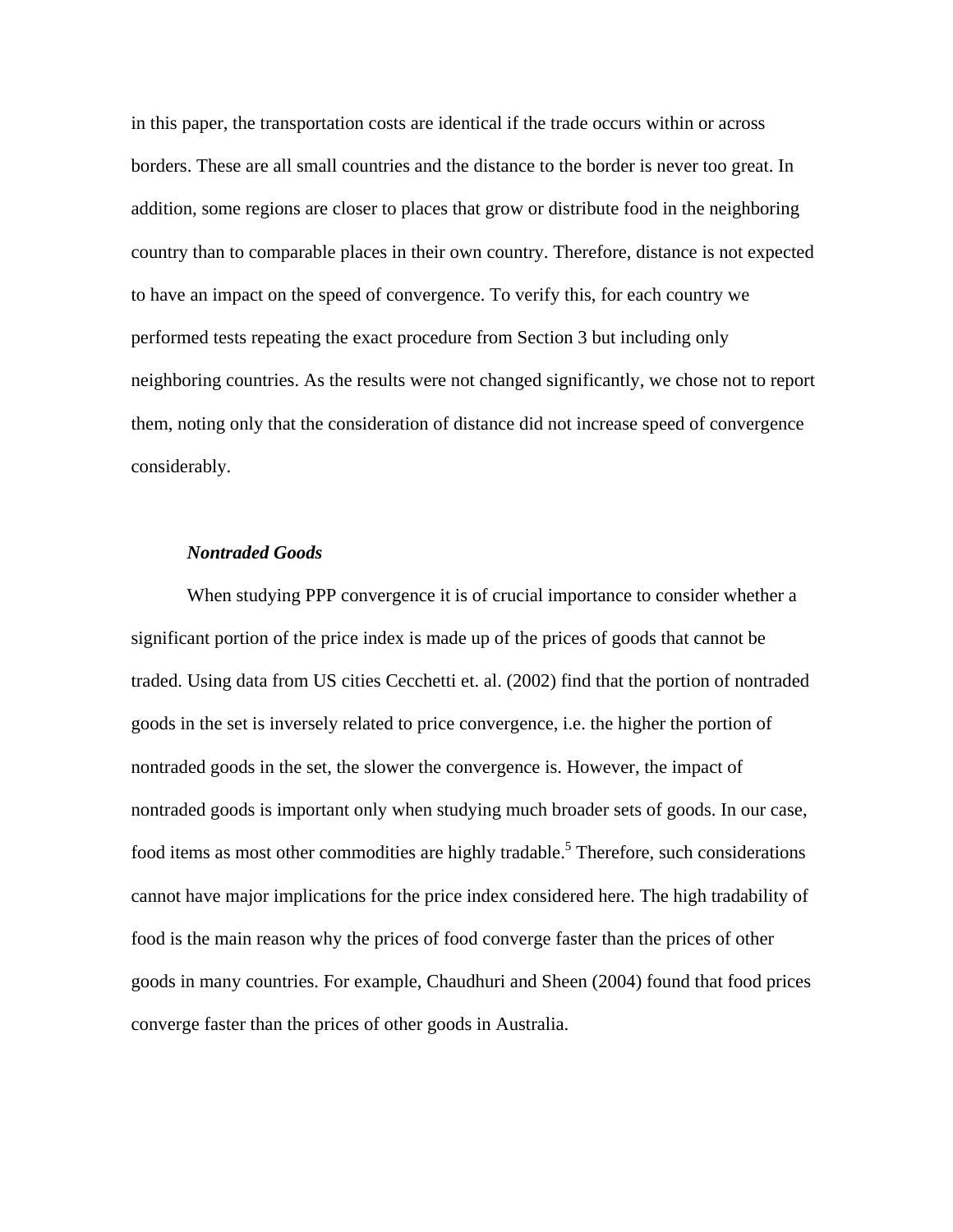#### *Socio-Economic Factors*

Given the cultural differences of the region and the different political and socioeconomic ties that the countries developed with one another during the past several decades, we also test whether countries that are culturally or politically similar to one another converge faster. To do that, we group countries by religion, noting that religion is a good measure of how close countries are politically and culturally.

Although the countries are very diverse religiously, they were grouped according to the majority religion within a country. Groupings are as follows. The *Muslim Only* subsample contains Albania and Turkey; The *Orthodox Only* sub-sample contains Bulgaria, Greece, Macedonia, Romania, and Serbia; and The *Catholic Only* sub-sample contains Croatia, Hungary, and Slovenia. Table 3 summarizes the results obtained when each specific sub-sample was considered.

#### Table 3 about here (title: *Timeframe Matters; Religion Does Not)*

When it comes to religion, two tests provide different results: the LL tends to overestimate the speed of convergence, while the IPS tends to make the results more dubious by increasing the half life of a shock even more, implying even slower convergence.<sup>6</sup> Considering the *p*-values, we can see that the LL test again provides more significant results. It should also be noted that at least partially the faster convergence results can be attributed to smaller panel size which itself causes less variation in price indices. Nevertheless, the half life of a shock still takes on a significant value under each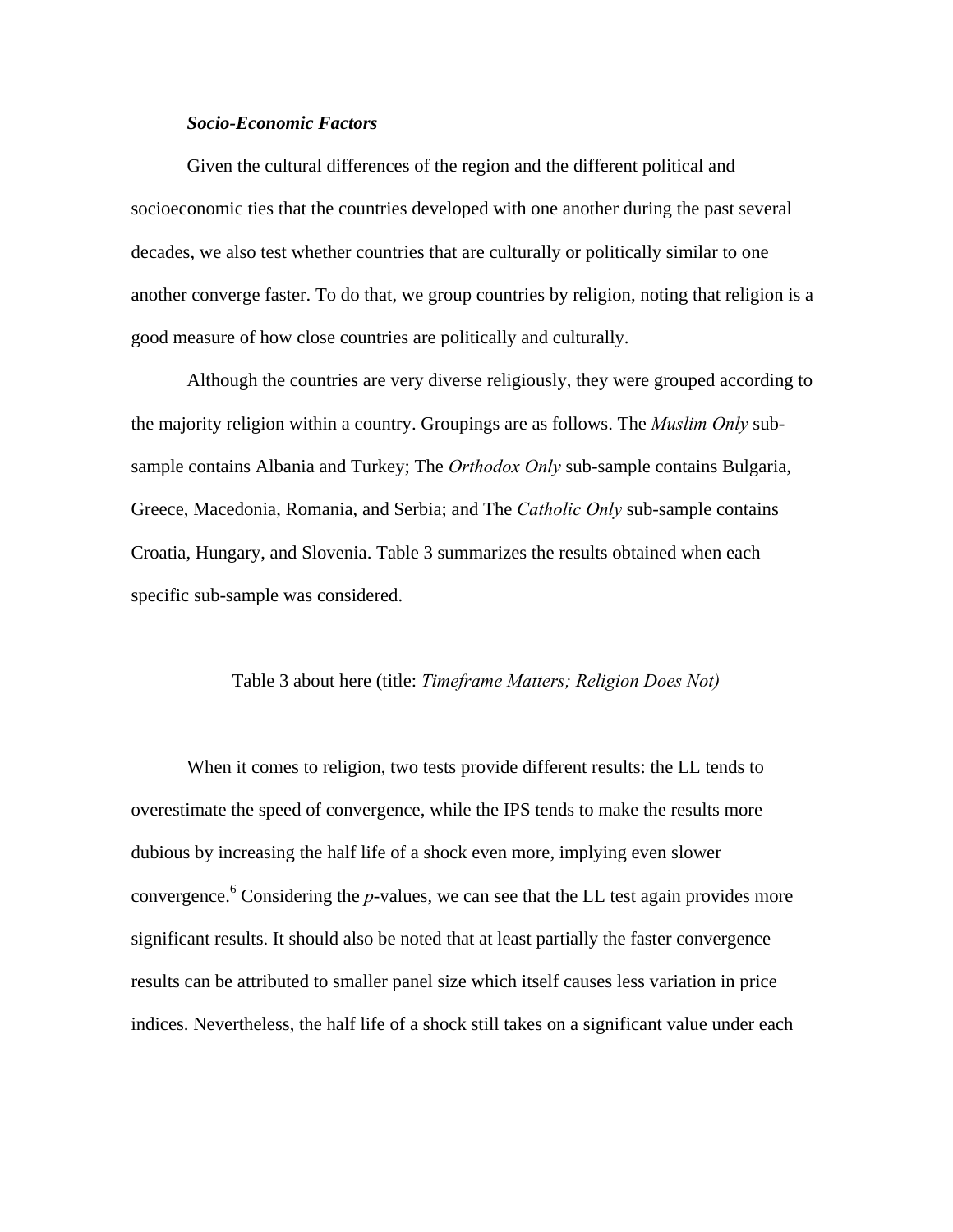test and for most sub-samples. Overall, the results indicate that even after accounting for cultural differences the convergence is still slow.

We also consider the possibility that increased integration in recent years will have an effect. This applies to the integration of the region toward the European Union (EU), but also to integration of the region itself. It has been a common practice of EU officials to emphasize the importance of integration of the region itself, and various EU institutions usually provide incentives for countries of the region to sign bilateral or multilateral free trade agreements. Although such policies of the EU continue even to this date, EU officials seem fairly enthusiastic in noting that in terms of free trade "since … 2001 a lot has been accomplished" (Stability Pact Trade Working Group, 2003). If this is true, we would expect faster convergence in more recent years. Slow convergence is expected to come from earlier periods when the countries were less integrated. We proceed by testing this possibility by grouping the panel into *Early Period* and *Later Period*. The *Early Period* includes observations from November 1999 to December 2001. The *Later Period* includes observations from January 2002 to December 2004. Table 3 indicates that there is evidence of faster convergence when compared to the original time span. However, the half life of a shock still takes on a significant value, indicating that convergence is less than perfect.

We should note that faster convergence in the two sub-samples can be entirely due to the sub-sample size: both sub-samples have considerably fewer observations when compared to original sample size. Limiting the number of observations over time to a fairly small number may itself cause convergence to be faster. Namely, in such a short timeframe not all shocks are accounted for, and estimates of half life will be greatly underestimated. Table 3 also indicates that there is evidence of faster convergence in the *Early Period* when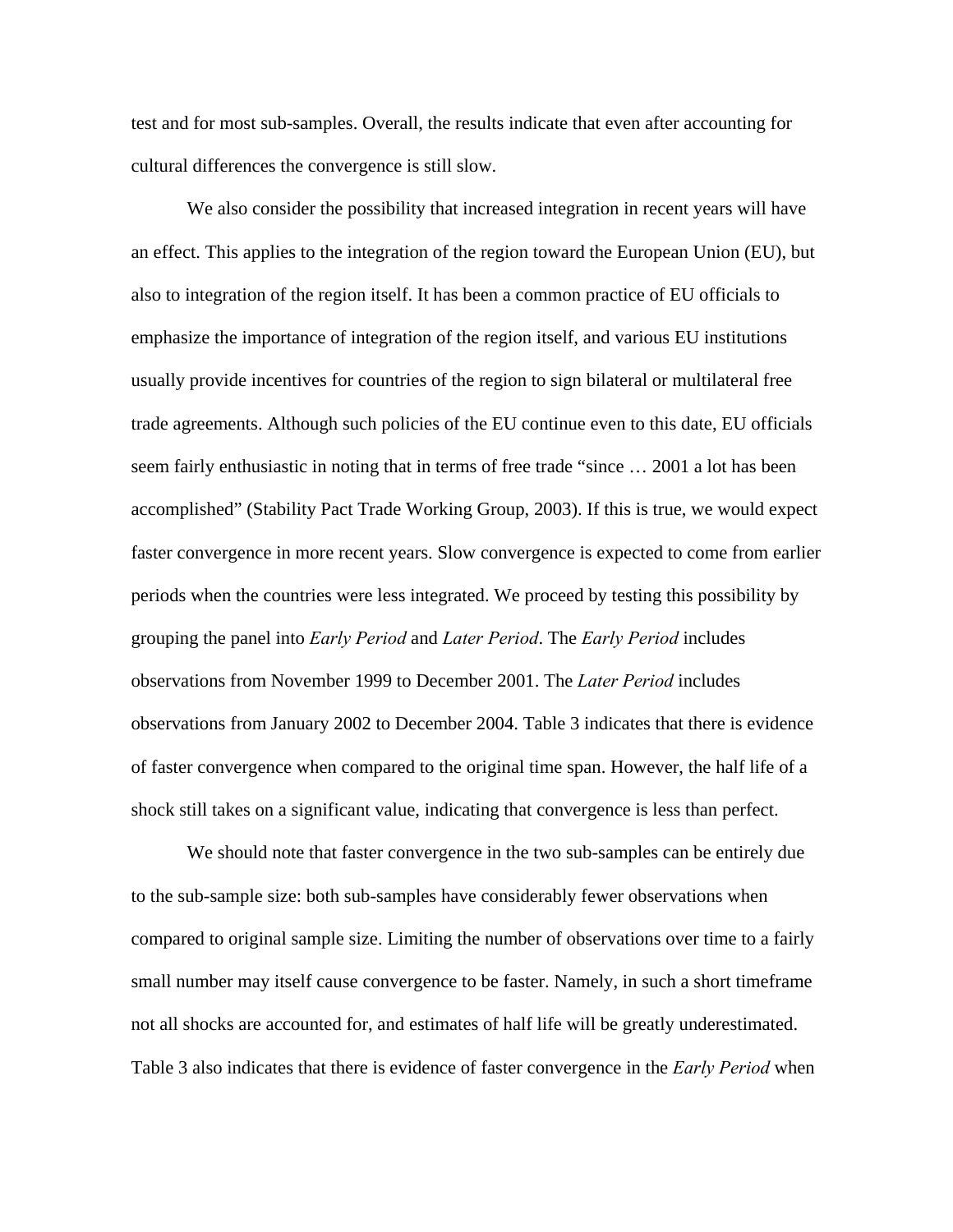compared to the *Later Period* when either test is employed. This in turn indicates that overall the slow convergence comes mostly from the later period. A priori, this was not expected, as the region started becoming more integrated from 2001 onward.

In addition to the factors we considered above, there are many more that could potentially influence the speed of convergence of the price indices, e.g. the different VAT, sales tax, or tariff rates in these countries. These factors, however, should not influence the speed of convergence as long as the specific tax or tariff rate is not changing over time (Cecchetti et al., 2002). The argument follows from the fact that the analysis focuses on price level changes, not absolute price changes – any effect that different tax or tariff policies have on absolute prices will be offset when changes in price indices are considered. Absent other factors, relative prices should move the same regardless of tax or tariff rates.

Non-tariff barriers to trade are the only remaining factors that can be crucial in determining the volume of trade and the speed of convergence of price indices. Such barriers to trade are interesting not only because they cannot be explicitly measured, but also because they place no explicit cost on potential trades. However, non-tariff barriers increase the cost of arbitrage substantially, and lower the incentive to trade by lowering profit opportunities (Faber and Stokman, 2004). Based on the analysis we performed, when all other factors are accounted for it appears that the only remaining factors that can potentially explain slow convergence in price indices are non-tariff barriers to trade. Among non-tariff barriers, incomplete information and bureaucratic difficulties probably have the highest negative impact on trade incentives. Incomplete information refers to traders in the region being unaware of the trade potentials that can be realized in the countries of the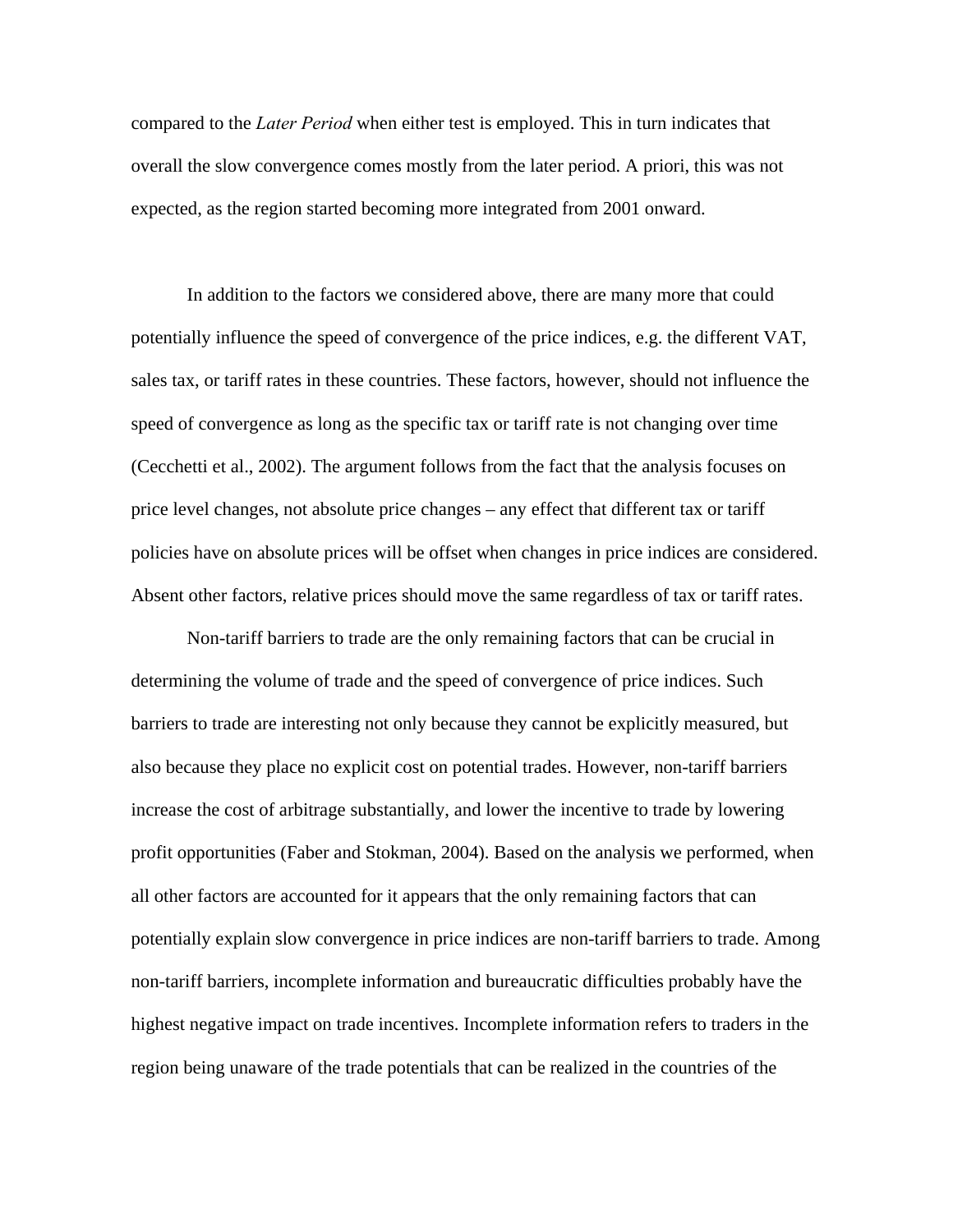region. This is perhaps the result of importers and exporters focusing mainly on the EU countries under the belief that the greatest profit opportunities are there. Such belief may drop a shadow on the potentials that wait to be realized within the region itself. What is more important is that such belief continues to hold over time. Our results show evidence of slower convergence starting with 2002 as compared to the pre-2002 period, implying that the activity of importers and exporters may be shifting outside the region over time.

Bureaucratic difficulties are a very broad category: they can include everything from large amount of forms that need to be filed in order for goods to cross the border, to different and difficult to understand local product requirements. The presence of such barriers can cause significant deviations from the law of one price and may confirm the common belief that these countries vastly underutilize their trade potential.

#### **5. Conclusion**

The Balkans remains the region with the lowest prosperity and highest security risks in Europe. One possibility of increasing prosperity and lowering the security risks in the region is trade. Theory and empirical work suggest that countries more open to trade have higher prosperity, if we measure it by economic growth. Trade also makes countries more integrated and more dependent on one another. This dependence increases the cost of any potential conflict, and lowers security risks. Despite many free trade negotiations among the countries of the region and continuous policies that aim to liberalize trade, the general perception is that the countries vastly underutilize their trade potentials. Low trade volume can be either attributed to lack of trading opportunities, or to high degree of barriers to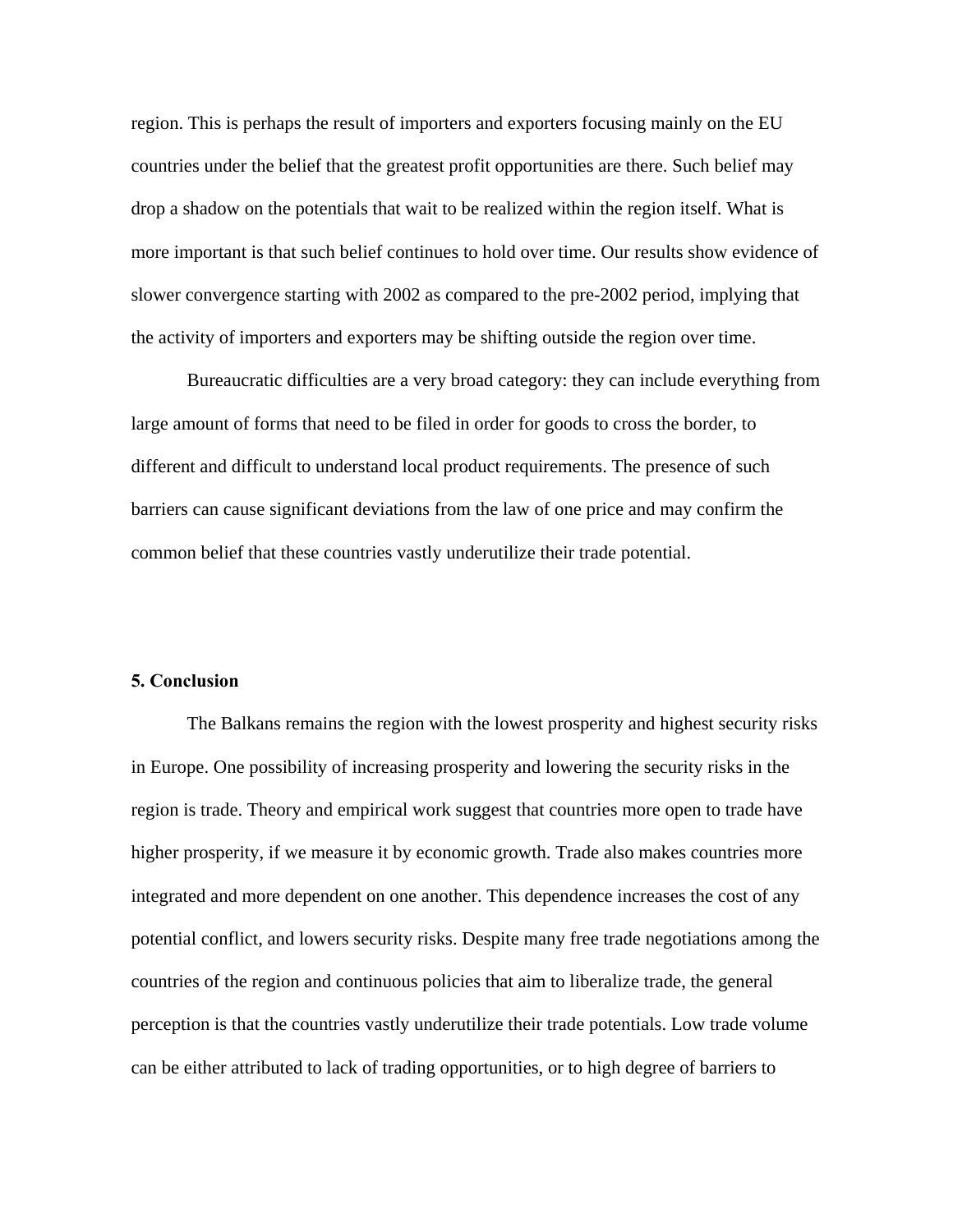trade. Using PPP convergence as a measure, we show that there are still trade opportunities to be realized. Therefore, the low trade volume together with existing trading opportunities indicate the presence of barriers to trade that prevent these trade opportunities to be realized.

Although there is no direct policy implication that follows from our results, it should be noted that simply promising to liberalize trade may not lead to full utilization of trade potential. Governments in the region may consider taking a more active role in promoting trade. Namely, governments can present people with different opportunities that could be realized in the region. At the same time, governments of the region should commit to lower bureaucratic difficulties. Such policies are already known to exist between countries of the region and the countries already in the EU. They therefore may serve as a good reference point on how government policies may encourage trade inside the region.

#### **Appendix 1: Econometrics**

A priori choices of *ki* are made according to procedure suggested by Campbell and Perron (1991). Then, optimal  $k_i$  are obtained in the following manner: if  $k_i$ <sup>th</sup> lag of  $\Delta q_{i,t}$  has significant impact on  $\Delta q_{i,t}$ ,  $k_i$  is chosen as optimal; if it does not have significant impact,  $k_i$ is reduced by 1. Procedure is repeated until last lagged value of  $\Delta q_{i,t}$  appears significant. Values of  $k_i$  are allowed to differ across countries. After  $k_i$  are obtained, we first estimate equation (2). Then, parametric bootstrap for the LL and IPS tests and their significance follows procedure suggested by Cecchetti et al. (2002) and Hsiao (2004).

Under the null hypothesis, data generating process is assumed to be: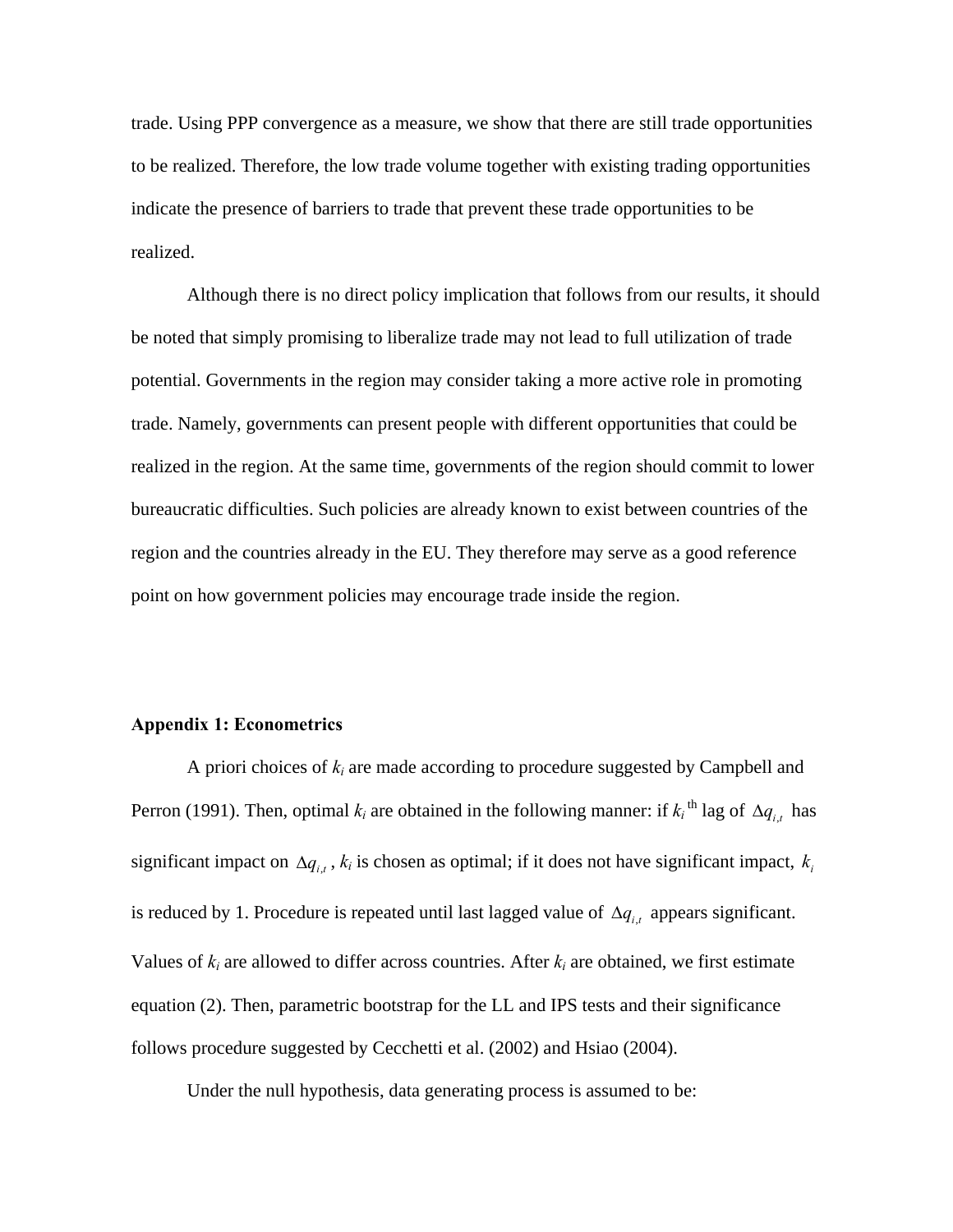$$
(A.1) \qquad \Delta q_{i,t} = \mu_i + \sum\nolimits_{j=1}^{k_i} \Delta q_{i,t-j} + \varepsilon_{i,t}
$$

Following simple ordinary least square (OLS) procedure of equation (2), variancecovariance matrix  $\Sigma$  is obtained from residuals as  $\hat{\Sigma} = N(\varepsilon_i \varepsilon_t)$ . Then,  $T + 100$  innovations are drawn from multivariate normal distribution as  $\tilde{\varepsilon}_{i,t} \sim N(0,\hat{\Sigma})$ . Pseudo observations  $\Delta \hat{q}_{i,t}$  and  $\hat{q}_{i,t}$  are generated according to (A.1). First 100 pseudo observations are dropped, and then LL and IPS tests are performed on the remaining data to obtain bootstrap distribution.

#### *Levin and Lin Test*

Levin and Lin (1993) suggest different approaches in testing the panel data for convergence, but we follow the procedure outlined by Cecchetti et al. (2002):

1. Subtract cross sectional mean from each observation to remove common time effect:

(A.2) 
$$
\tilde{q}_{i,t} = q_{i,t} - \frac{1}{N} \sum_{i=1}^{N} q_{i,t}
$$

- 2. Now, for each country:
	- a. Regress  $\Delta \tilde{q}_{i,t}$  on a constant and  $k_i$  lagged values of  $\Delta \tilde{q}_{i,t}$  and obtain residuals denoted  $\hat{e}_{i,t}$ ;
	- b. Regress  $\tilde{q}_{i,t-1}$  on a constant and  $k_i$  lagged values of  $\Delta \tilde{q}_{i,t}$  and obtain residuals denoted  $\hat{v}_{i,t-1}$ ;
	- c. Regress (with no constant)  $\hat{e}_{i,t}$  on  $\hat{v}_{i,t-1}$ , and obtain residuals denoted  $\hat{\omega}_{i,t}$ .

Compute standard error of the regression as  $\hat{\sigma}_{ei} = \sqrt{(T - k_i - 1)^{-1} \sum_{i = k_i + 2}^{T} \hat{\omega}_{i,i}^2}$  $\hat{\sigma}_{ei} = \sqrt{(T - k_i - 1)^{-1} \sum_{t = k_i + 2}^{T} \hat{\omega}_{i,t}^2}$ .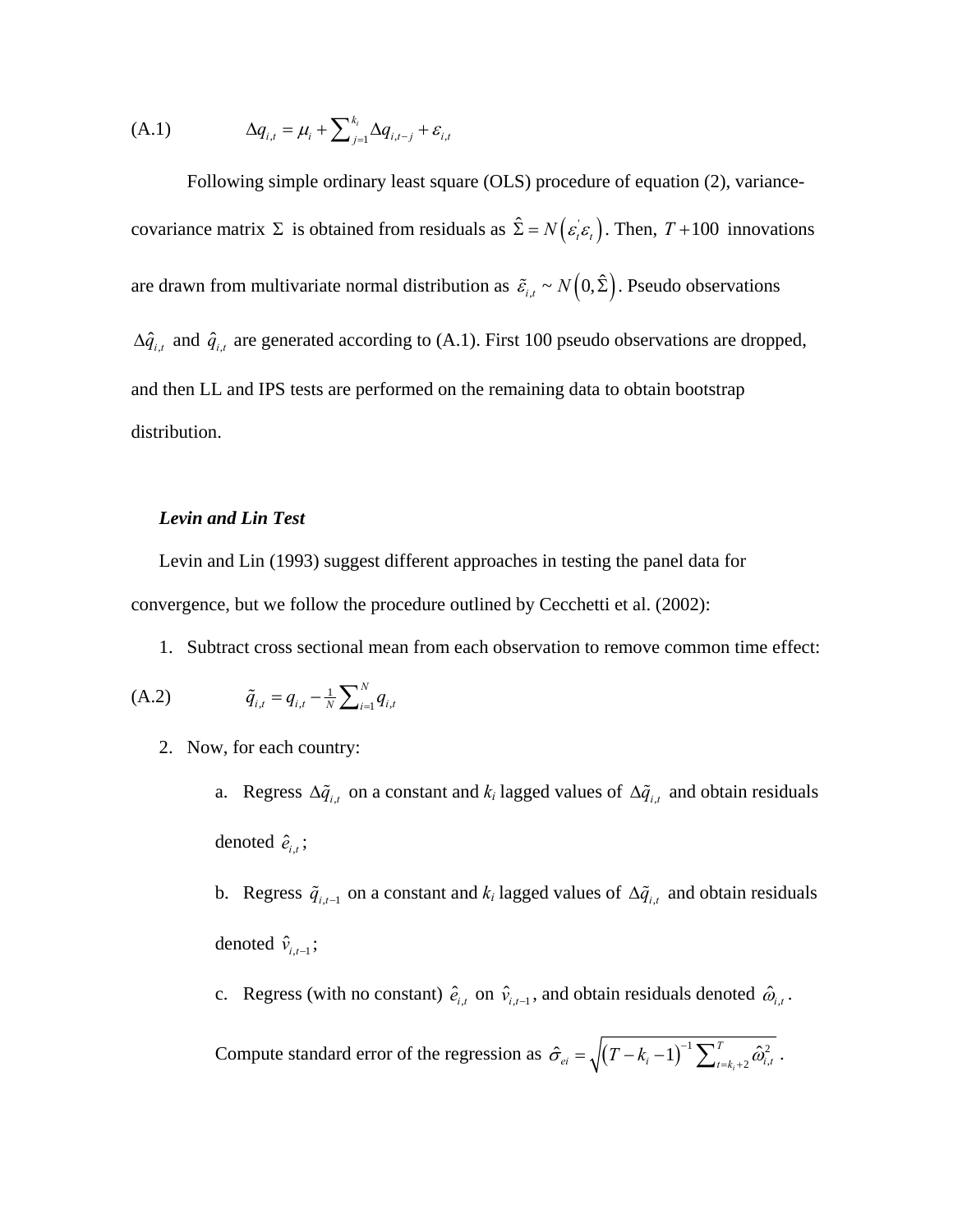Normalize  $\hat{e}_{i,t}$  and  $\hat{v}_{i,t-1}$ , and denote normalized values as  $\tilde{e}_{i,t} = \hat{e}_{i,t} / \hat{\sigma}_{ei}$  and

$$
\tilde{v}_{i,t} = \hat{v}_{i,t} / \hat{\sigma}_{ei}.
$$

3. Run panel OLS regression as follows:

$$
(A.3) \qquad \qquad \tilde{e}_{i,t} = \beta \tilde{v}_{i,t-1} + u_{i,t}
$$

Reported *t*-statistic of  $\beta$  coefficient is the  $\tau$  for LL test.

### *Im, Pesaran, and Shin Test*

To conduct test proposed by Im, Pesaran, and Shin (1997), time trend is removed as in equation (A.2). Then, for each country, we run augmented Dickey-Fuller regression of  $\Delta \tilde{q}_{i,t}$  on a constant,  $\tilde{q}_{i,t-1}$ ,  $k_i$  lagged values of  $\Delta \tilde{q}_{i,t}$ . Then,  $t_i$  is obtained as *t*-statistic from the coefficient of  $\tilde{q}_{i,t-1}$ . Overall  $\bar{t}$  is obtained as  $\bar{t} = \frac{1}{N} \sum_{i=1}^{N}$ *N*  $\overline{t} = \frac{1}{N} \sum_{i=1}^{N} t_i$ .

Procedure outlined above is repeated 2000 times. Realizations of  $\tau$  and  $\bar{t}$  are used to calculate the precision of the tests, and their corresponding coefficients are used to calculate estimated half-lives of shocks.

# *Computation of Adjusted* <sup>ρ</sup>

Adjusted  $\hat{\rho}$  and adjusted  $\hat{\rho}$  are calculated using formula suggested by Nickell (1981). We calculate the difference between true and estimated  $\rho$  and then adjust our estimates. Procedure is outlined by the following equation: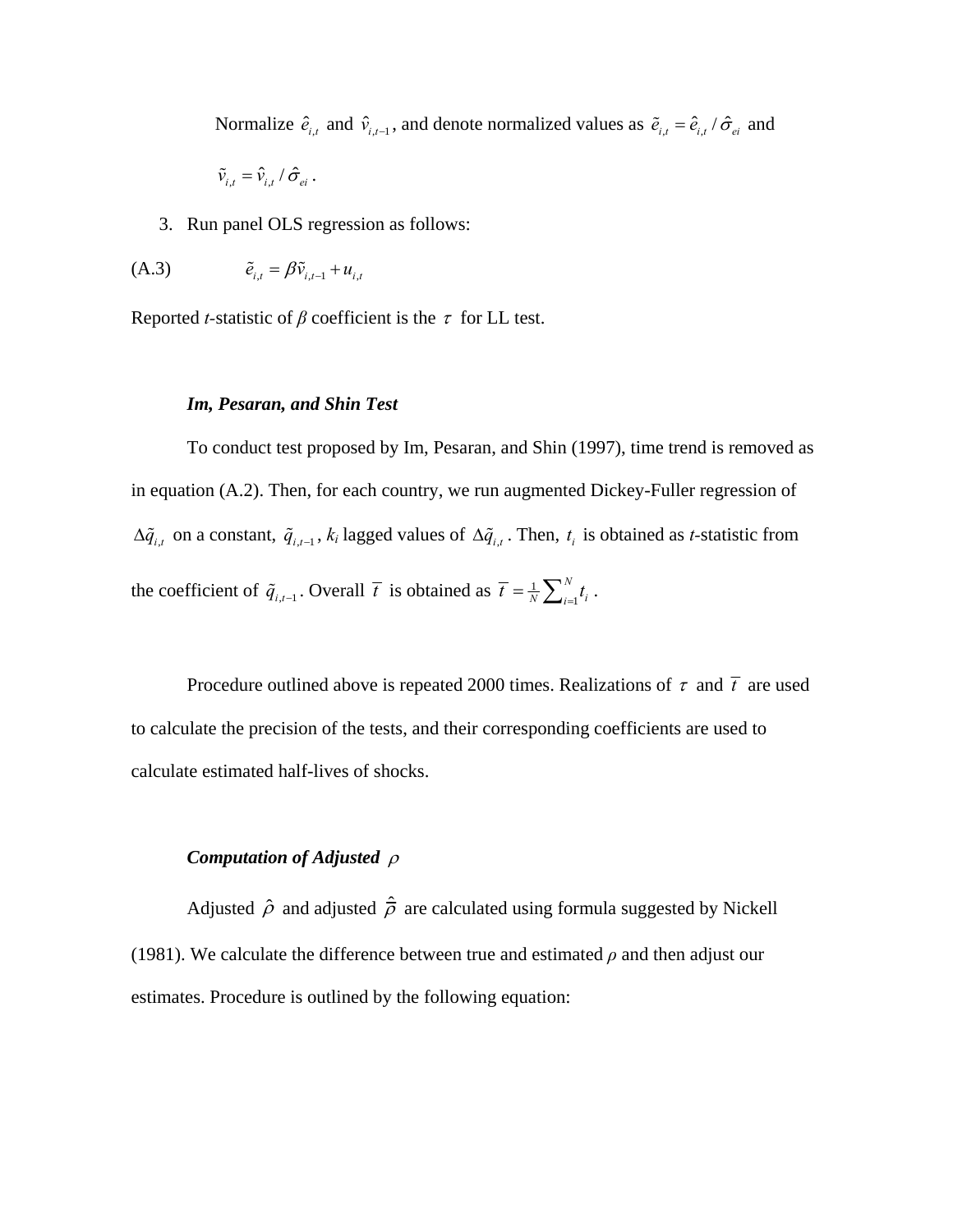$$
\text{plim}_{N \to \infty} \left( \hat{\rho} - \rho \right) = \frac{\frac{-\left(1+\rho\right)\left(1 - \frac{1}{T}\left(1-\rho^{T}\right)\right)}{\left(T-1\right)\left(1-\rho^{T}\right)}}{1 - \frac{2\rho}{\left(1-\rho\right)\left(T-1\right)}}
$$

# **Appendix 2: Trade Volume**

Looking at the general patterns of exports and imports that prevail in the region, it is not hard to conclude that the countries are not important trading partners to one another. Table 4 summarizes importance of trade (in terms of rank and percentage of total imports of exports) among the countries in the region. With the exception of FYR Macedonia (whose first exporting partner is Serbia and Montenegro and first importing partner is Greece) and Albania (whose second importing partner is Greece), we see that countries are not important to one another when it comes to trade.

Table 4 about here (title: *Importance of Imports and Exports across Countries in 2004*)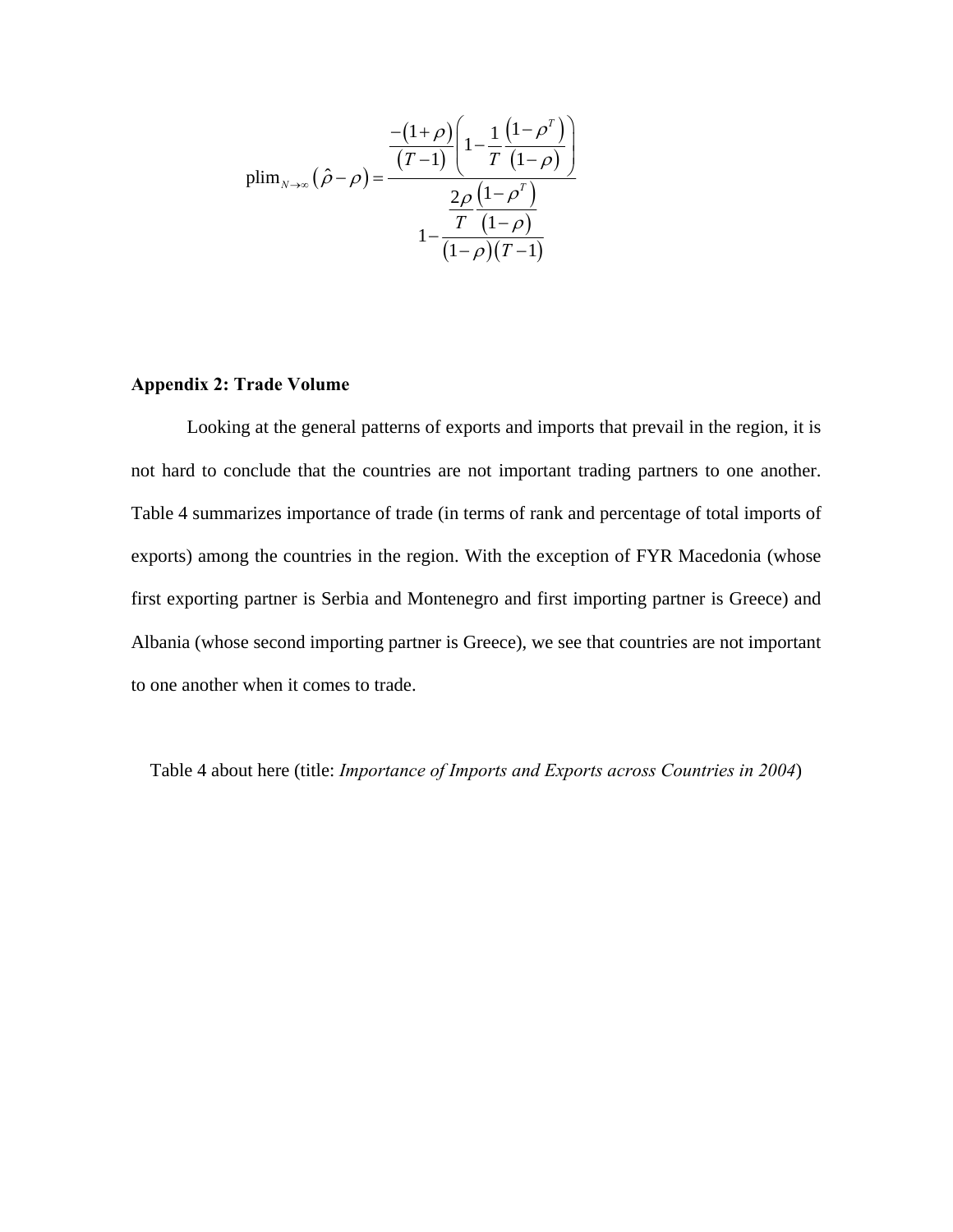#### **Notes**

- 1. For reference, Appendix 2 includes table that presents trade volume and relative importance of countries to one another in terms of trade.
- 2. Data from National bank of Serbia is compared with data from Bloomberg and OANDA Corporation for the periods prior to June 2001 when Dinar was fixed. Either method shows nearly identical results.
- 3. In the panel size of 620 observations, only 23 observations were missing. As unit root tests would provide inconsistent results if these time periods were dropped, we proceeded by averaging missing observations using a cross sectional average, or by assigning them the value of the average of one period before and one period ahead of the country where the data were missing. Either procedure did not change the results in meaningful ways. In addition, such treatment of the data would bias the results toward convergence.

4. This is weighted average as coefficients are constrained to sum to one.

- 5. Tradability of food items here refers only to ability to exchange the goods at different markets. We do not suggest there exist no barriers to exchange them.
- 6. Half life is again measured using *ρ*. Adjusted *ρ* and adjusted half life are computed but not reported, as they are very insignificant for sample sizes of only 2, 3, and 5.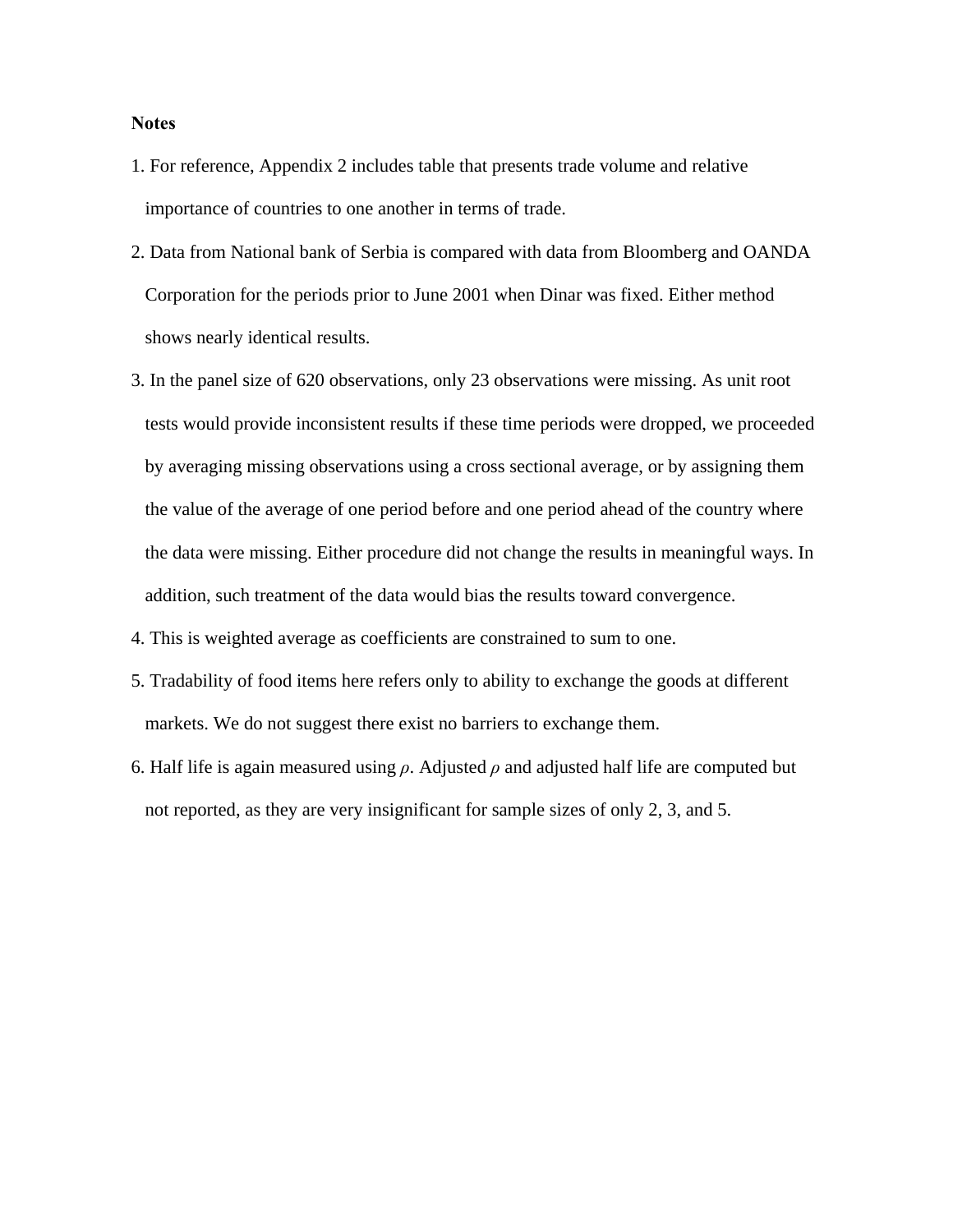#### **References**

- Campbell, J. Y., and P. Perron. "Pitfalls and Opportunities: What Macroeconomists Should Know About Unit Roots," *NBER Technical Working Paper,* No. 100 (1991).
- Caves, R. E.; J. A. Frankel; and R. W. Jones. *World Trade and Payments: An Introduction*. New York: Harper Collins, 1990.
- Cecchetti, S. G.; N. C. Mark; and R. J. Sonora . "Price Index Convergence Among United States Cities," *International Economic Review* 43, no. 4 (2002): 1081-1099.
- Chaudhuri, K. and J. Sheen. "Purchasing Power Parity Across States and Goods Within Australia," *The Economic Record* 80, no. 250 (September 2004): 314-329.
- Engel, C. "Real Exchange Rates and Relative Prices: An Empirical Investigation," *NBER Working Paper,* No. 4231 (1992): 1-24.
- Faber, R. P. and A. C. J. Stokman. "Price convergence in Europe from a macro perspective: Trends and determinants (1960-2003)," *De Nederlandsche Bank Working Paper,*  No. 12 (October 2004): 1-24.
- Hsiao, C. *Analysis of Panel Data*. Cambridge: Cambridge University Press, 2004.
- Im, K. S.; M. H. Pesaran; and Y. Shin. "Testing for Unit Roots in Heterogeneous Panels," *Trinity College Cambridge*, 1997.
- International Monetary Fund. *International Financial Statistics.* Washington: International Monetary Fund, various years.
- Krugman, P. R., and M. Obstfeld. *International Economics: Theory and Policy*. New York: Harper Collins, 1991.
- Levin, A., and C.F. Lin. "Unit Root Tests in Panel Data: New Results," unpublished manuscript, Board of Governors of the Federal Reserve System, 1993.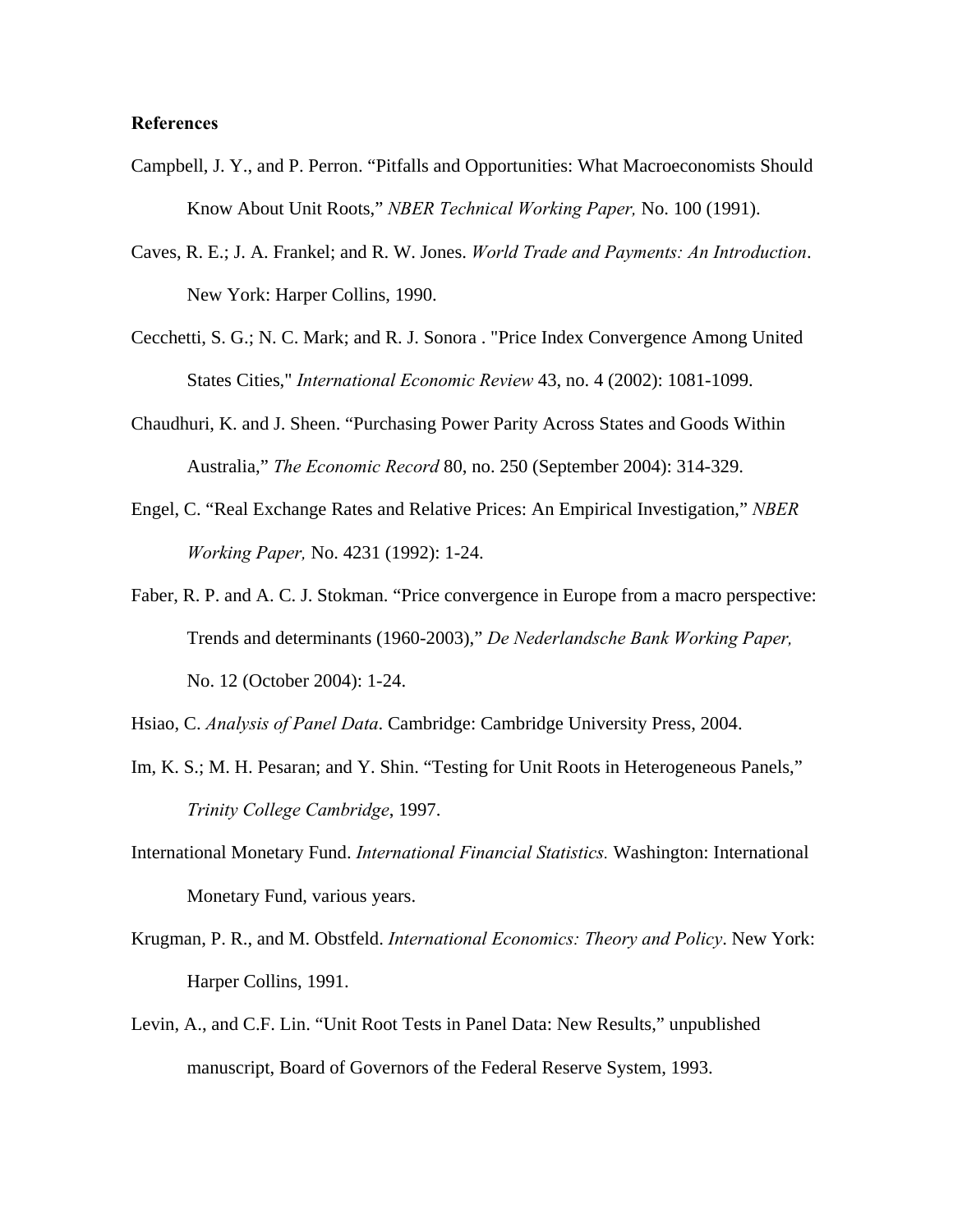- Nickell, S. J. "Biases in Dynamic Models with Fixed Effects," *Econometrica* 49 (November 1981): 1417-1426.
- Papell, D.H., and H. Theodoridis, "The Choice of Numeraire Currency in Tests of Purchasing Power Parity," *Journal of Money, Credit, and Banking* 33, no. 3 (2001): 790-803.
- Rogoff, K. "The Purchasing Power Parity Puzzle," *Journal of Economic Literature* 34, no. 2 (Jun 1996): 647-668.
- Stability Pact Trade Working Group. "Clear steps towards free trade in South East Europe," from Ministerial Meeting of the Stability Pact Trade Working Group. Rome: European Commission, 2003.
- United Nations. *Monthly Bulletin of Statistics.* Lake Success: United Nations Statistical Division, various years.
- Wei, C.J., and D.C. Parsley. "Purchasing Power Disparity During the Floating Rate Period: Exchange Rate Volatility, Trade Barriers and Other Culprits," *NBER Working Paper,* No. 5032 (1995): 1-42.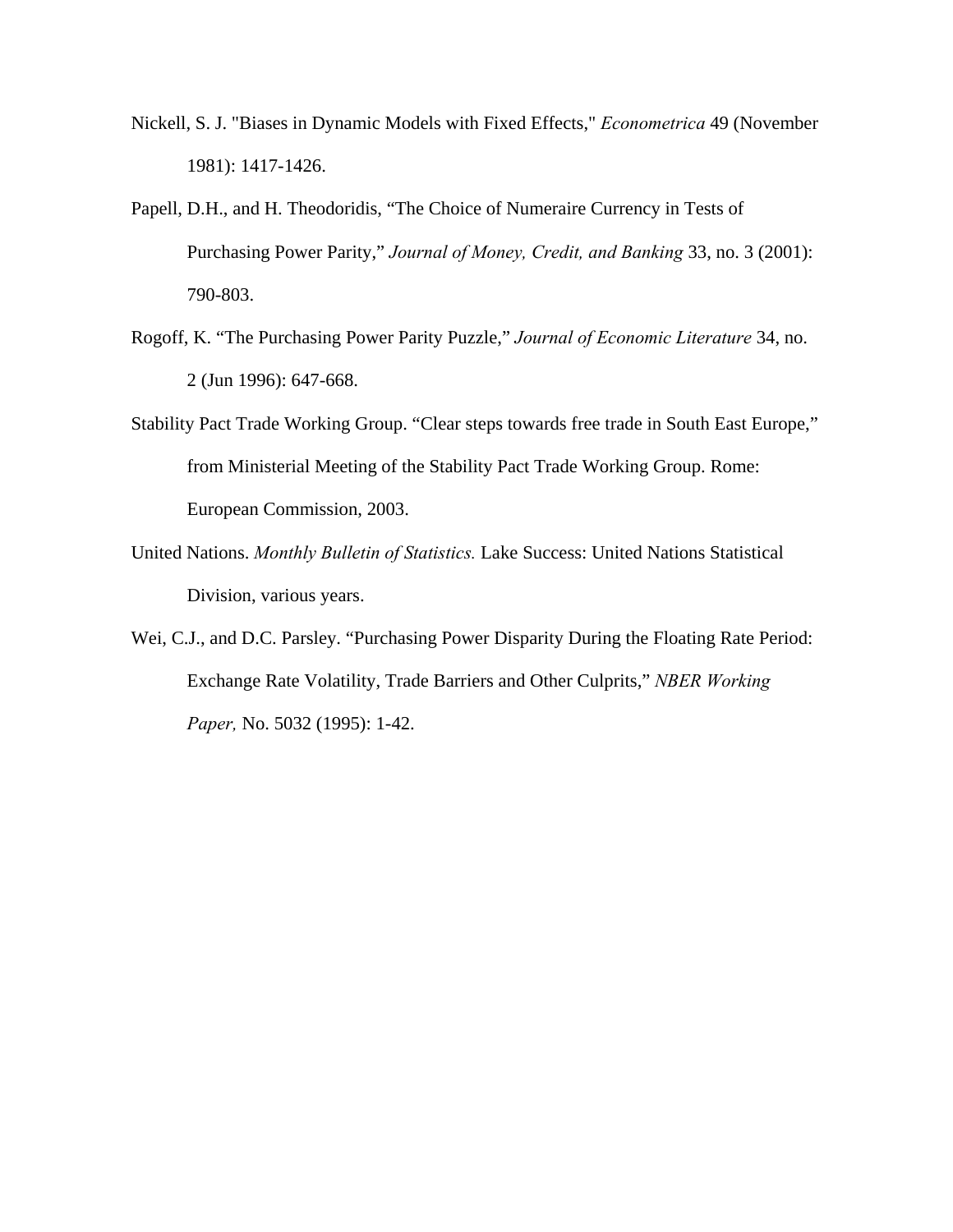

*Figure 1: Deviation from the Cross Sectional Mean for Selected Countries*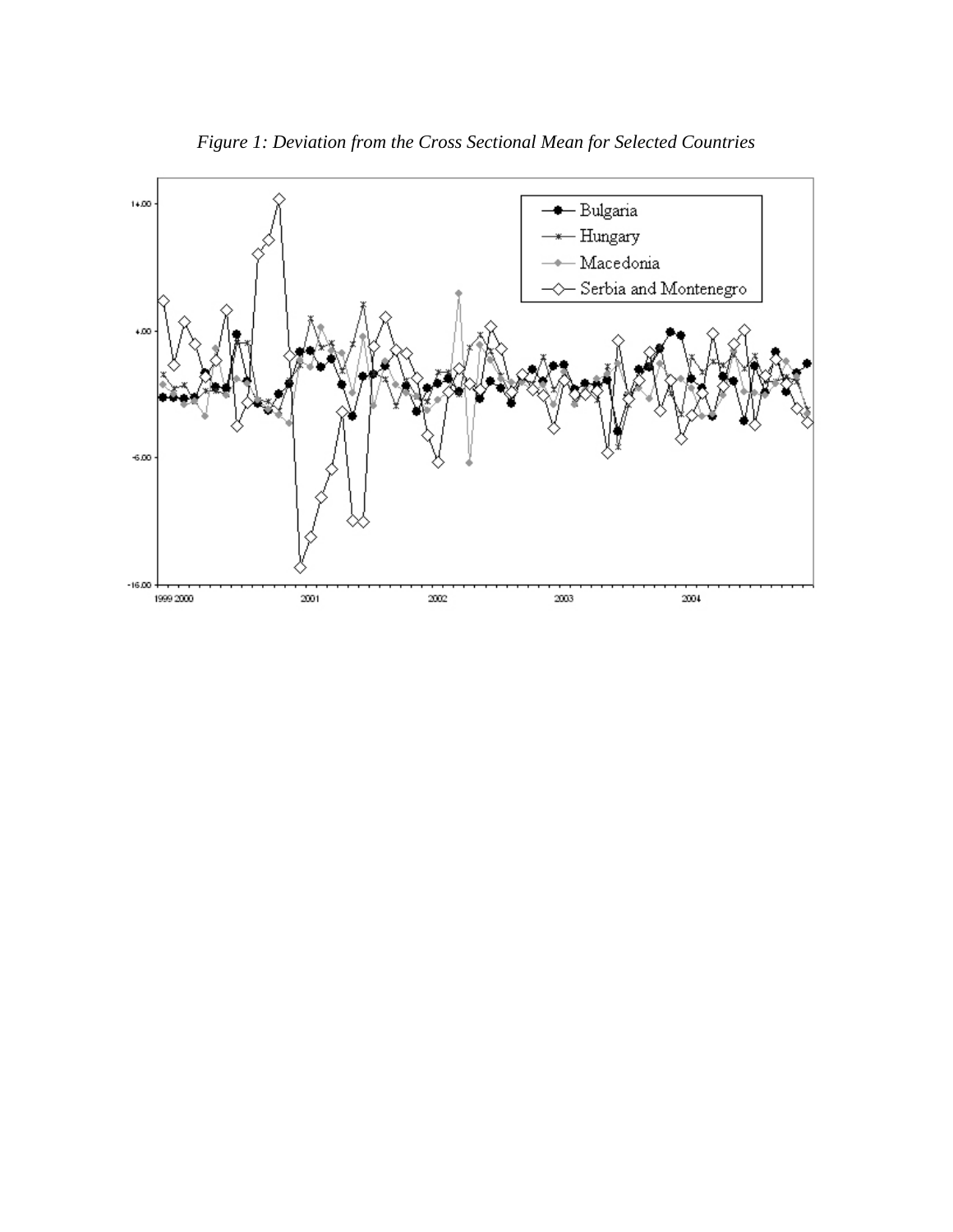| Year | Maximum | Country | Minimum | Country   | Differential |
|------|---------|---------|---------|-----------|--------------|
| 2000 | 2.74    | Serbia  | $-1.06$ | Macedonia | 3.80         |
| 2001 | 1.40    | Hungary | $-3.66$ | Serbia    | 5.06         |
| 2002 | 0.81    | Hungary | $-0.49$ | Serbia    | 1.31         |
| 2003 | 0.84    | Turkey  | $-0.90$ | Serbia    | 1.73         |
| 2004 | 0.73    | Hungary | $-0.69$ | Macedonia | 1.42         |

*Table 1: Deviations from the Mean*

Note: Maximum and minimum are from country's average deviation from the cross-sectional mean during corresponding year.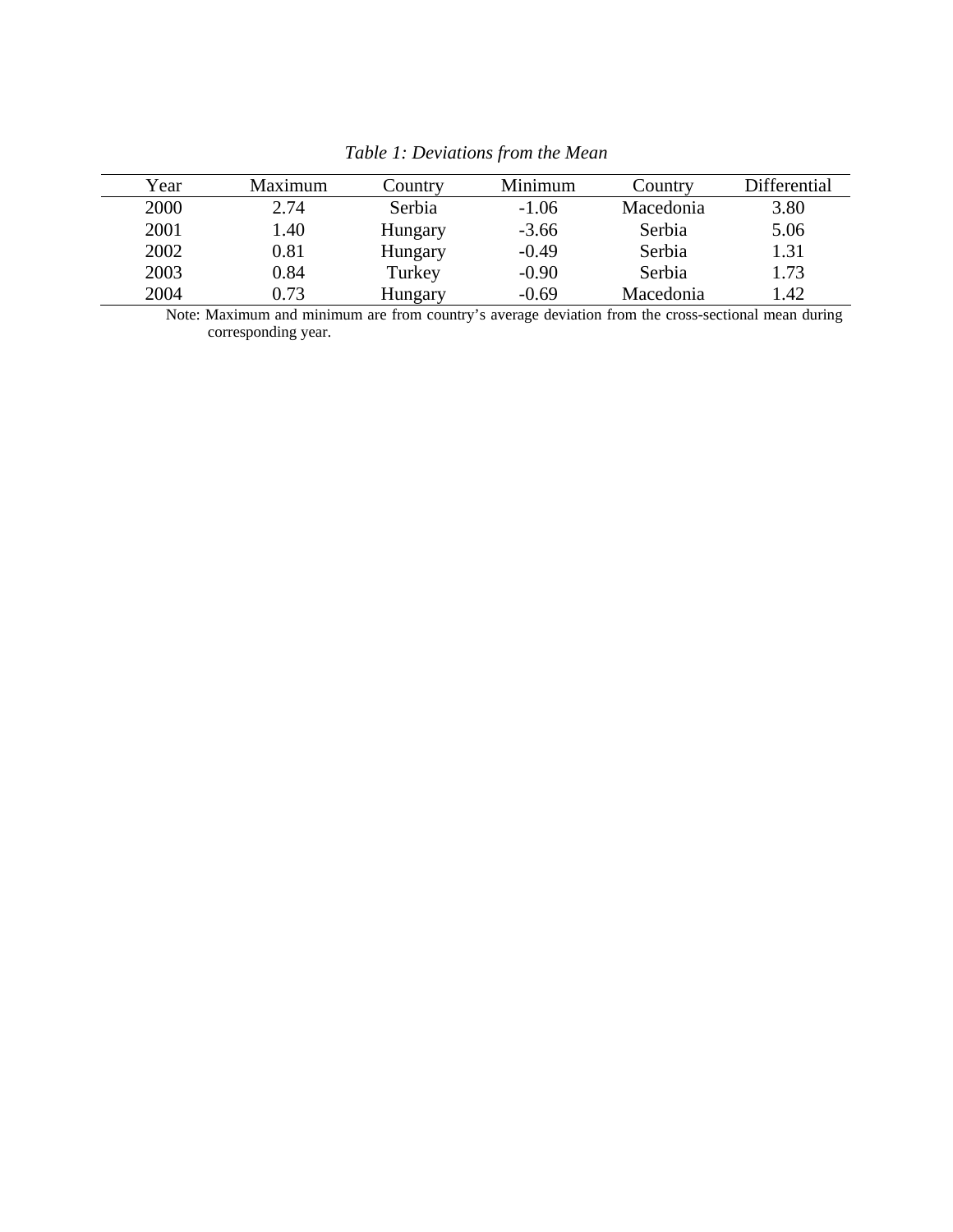| Levin and Lin         |                      |                         |                         |           |           |  |  |  |  |  |  |
|-----------------------|----------------------|-------------------------|-------------------------|-----------|-----------|--|--|--|--|--|--|
|                       |                      |                         | Adjusted                |           |           |  |  |  |  |  |  |
| $\tau$                | $p$ -value           | $\hat{\rho}$            |                         | Half-life | half-life |  |  |  |  |  |  |
| $-4.1544$             | 0.0000               | 0.9295                  | 0.9024                  | 9.4817    | 6.7478    |  |  |  |  |  |  |
|                       |                      |                         |                         |           |           |  |  |  |  |  |  |
| Im, Pesaran, and Shin |                      |                         |                         |           |           |  |  |  |  |  |  |
|                       | Adjusted<br>Adjusted |                         |                         |           |           |  |  |  |  |  |  |
|                       | $p$ -value           | $\hat{\overline{\rho}}$ | $\hat{\overline{\rho}}$ | Half-life | half-life |  |  |  |  |  |  |
| $-1.5355$             | 0.0626               | 0.8899                  | 0.8624                  | 5.9445    | 4.6832    |  |  |  |  |  |  |

*Table 2: Panel Unit Root Test Results*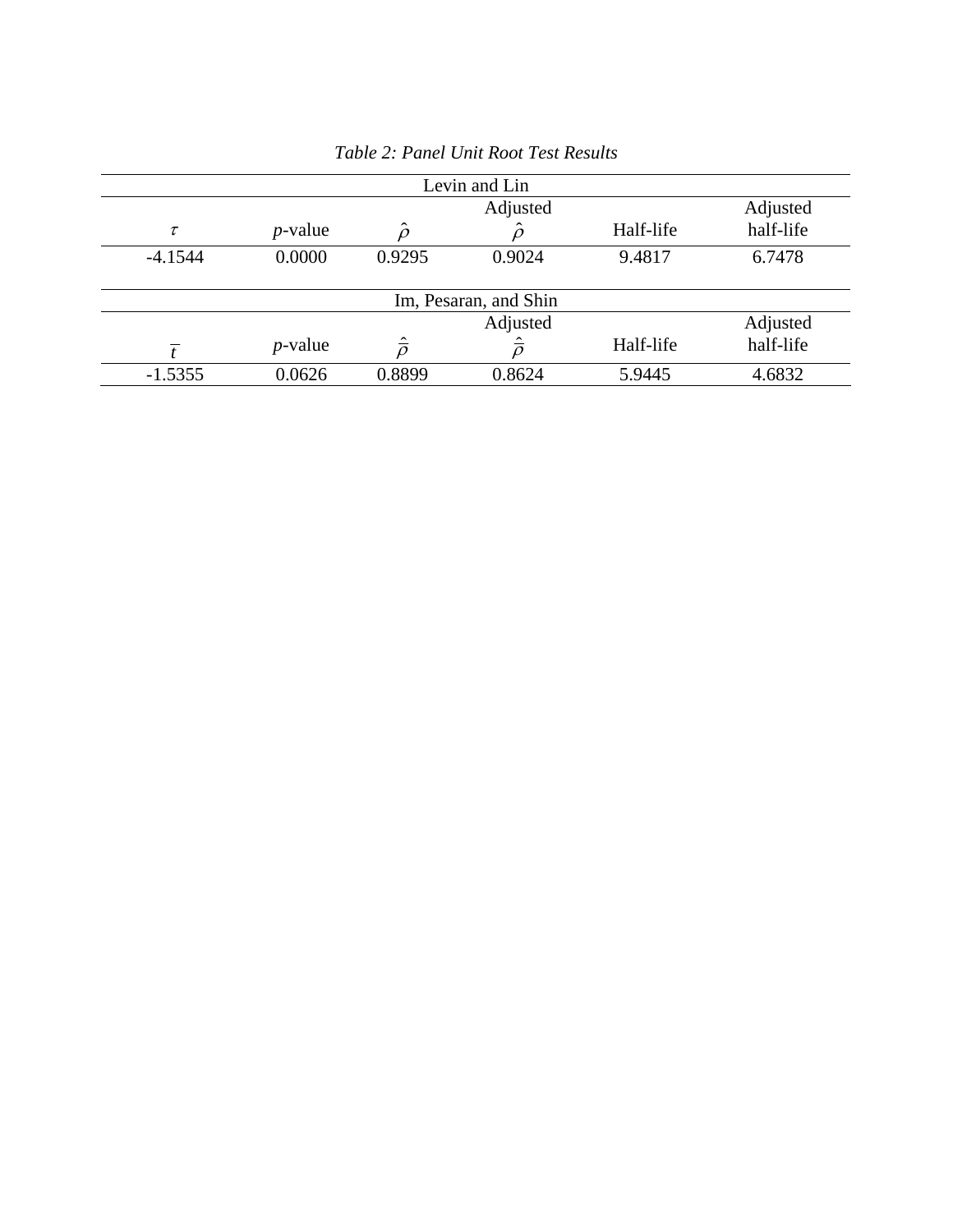|         |               | Muslim     | Orthodox   | Catholic   | Early      | Later      |
|---------|---------------|------------|------------|------------|------------|------------|
|         |               | Only       | Only       | Only       | Period     | Period     |
|         | Half life     | 6.9447     | 7.9494     | 7.7655     | 3.6018     | 4.4876     |
| LL Test | $p$ -value    | 0.0166     | 0.0010     | 0.0079     | 0.0000     | 0.0000     |
|         | % Change from |            |            |            |            |            |
|         | original      | $-26.76\%$ | $-16.16\%$ | $-18.10\%$ | $-62.01\%$ | $-52.67\%$ |
|         |               |            |            |            |            |            |
|         |               | Muslim     | Orthodox   | Catholic   | Early      | Later      |
|         |               | Only       | Only       | Only       | Period     | Period     |
|         | Half life     | 6.9447     | 5.5999     | 6.1483     | 2.23       | 2.6452     |
| Test    | $p$ -value    | 0.0676     | 0.0604     | 0.065      | 0.0586     | 0.0653     |
| PS      | % Change from |            |            |            |            |            |
|         | original      | 16.83%     | $-5.80\%$  | 3.43%      | $-62.49%$  | $-55.50\%$ |

*Table 3: Timeframe Matters; Religion Does Not*

Note: Half life shows value obtained from specific sample, and it is followed by *p*-value of the corresponding coefficient. *% Change from original* represents percentage change form original estimate of half life based on entire panel.